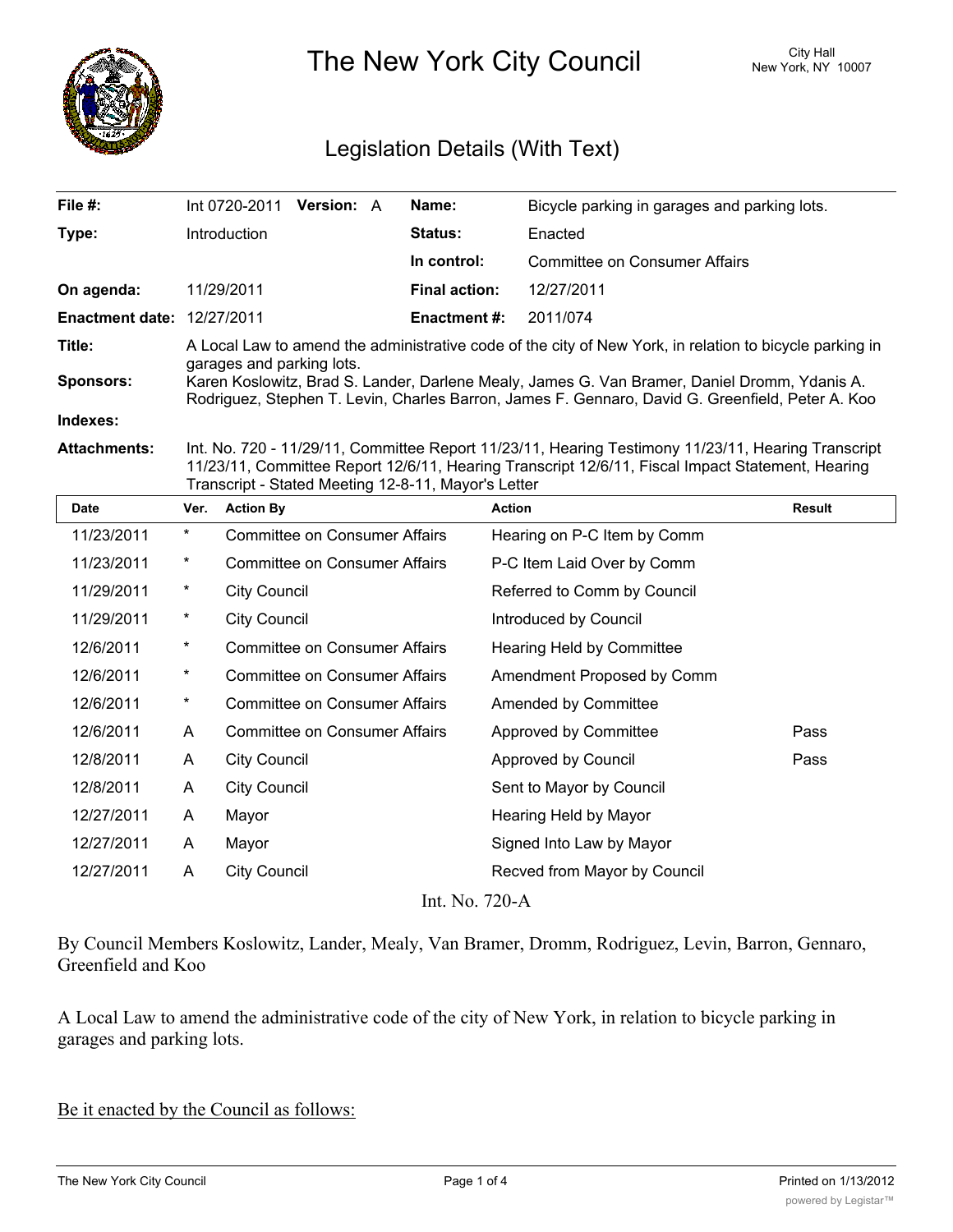Section 1. Subdivision b of section 20-327.1 of the administrative code of the city of New York, as added by local law number 51 of the laws of 2009, is amended to read as follows:

b. Bicycle parking spaces in garages and lots.

1. The operator of every garage or lot subject to the provisions of this section shall [provide not less than] maintain: (i) racks, hooks, poles or other devices to which bicycles can be secured; and (ii) locks, chains or other devices with which to secure them.

Such devices shall enable the garage or lot to park and secure at least one bicycle [parking space] for every ten automobile parking spaces provided, up to two hundred automobile parking spaces. Thereafter, the garage or lot shall be equipped to park one bicycle [parking space shall be provided] for every one hundred automobile parking spaces. Fractions equal to or greater than one-half resulting from this calculation shall be [considered] deemed to [be] require parking for one bicycle [parking space ] . Parking garages or lots that permit customers to park and lock their bicycles using the customers' own locks, chains or other devices with which to secure such bicycles shall be required to maintain locks, chains or other devices with which to secure bicycles sufficient to accommodate customers who do not have their own lock, chain or other device with which to secure their bicycles.

2. [The] A bicycle [parking spaces] parked in [garages and lots] a garage or lot that is subject to the provisions of this section shall be [enclosed to the same extent that parking spaces for automobiles are enclosed] parked at least two feet away from any motor vehicle.

3. [Each such bicycle parking space] Bicycles parked pursuant to this section shall [adjoin] be locked to a rack , pole or [similarsystem for] other device capable of securing the bicycle [and shall be located in an area secured by a lock or similar means], or [adjoin a] shall be hung on the wall from a securely anchored rack or hook to which the bicycle frame and at least one wheel [can] shall be locked [without damage to the wheels, frame or components of the bicycle, unless the bicycle is parked in a] . Such requirements for racks, poles, or hooks and locks, chains or other securing devices shall not be required where a parking garage or lot provides

bicycle parking in a location [not accessible to the public and bicycles are parked therein] that prohibits any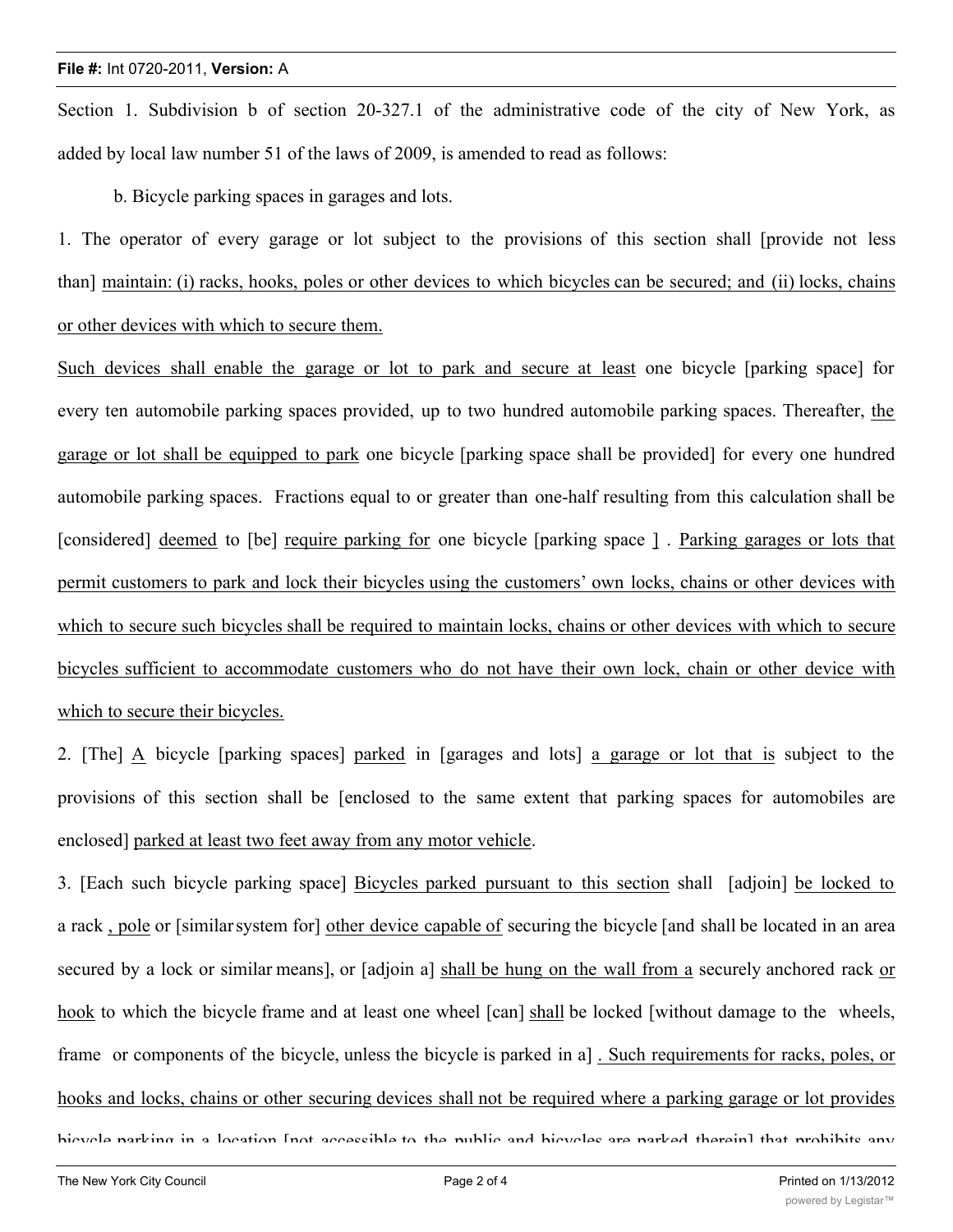bicycle parking in a location [not accessible to the public and bicycles are parked therein] that prohibits any person other than [only by] employees of the facility from parking or removing the bicycle from the garage or lot.

[4. An area consisting of at least two by three by six feet in volume shall be provided for each such bicycle parking space.]

§ 2. Subdivision c of section 20-327.1 of the administrative code of the city of New York, as added by local law number 51 for the year 2009, is amended to read as follows:

c. Bicycle parking racks [or other devices shall be securely anchored so they cannot be easily removed and] , hooks, poles or other devices used by garage or lot operators to secure bicycles shall be of sufficient strength and design to resist vandalism and theft.

§ 3. Subdivision d of section 20-327.1 of the administrative code of the city of New York is REPEALED.

§ 4. Subdivision e of section 20-327.1 of the administrative code of the city of New York, as added by local law number 51 for the year 2009, is re-lettered as subdivision d and amended to read as follows:

[e] d . Bicycle parking [spaces] shall be accessible to bicycle owners/operators to at least the same extent as vehicle parking [spaces are] is accessible to vehicle owners/operators. The operator of a garage or lot subject to this section shall not refuse to provide parking for a bicycle unless there is no room for such bicycle at that time because the total number of bicycles required to be accommodated by paragraph one of subdivision b of this section has been met.

§ 5. Subdivisions f, g, i, and j of section 20-327.1 of the administrative code of the city of New York, as added by local law number 51 for the year 2009, are re-lettered as subdivisions e, f, h and i, respectively.

§ 6. Subdivision h of section 20-327.1 of the administrative code of the city of New York, as added by local law number 51 for the year 2009, is re-lettered as subdivision g and amended to read as follows:

[h] g . The operator of each garage or parking lot subject to the provisions of this section shall post conspicuously at the public entrance to the garage or parking lot a sign composed of letters and figures of such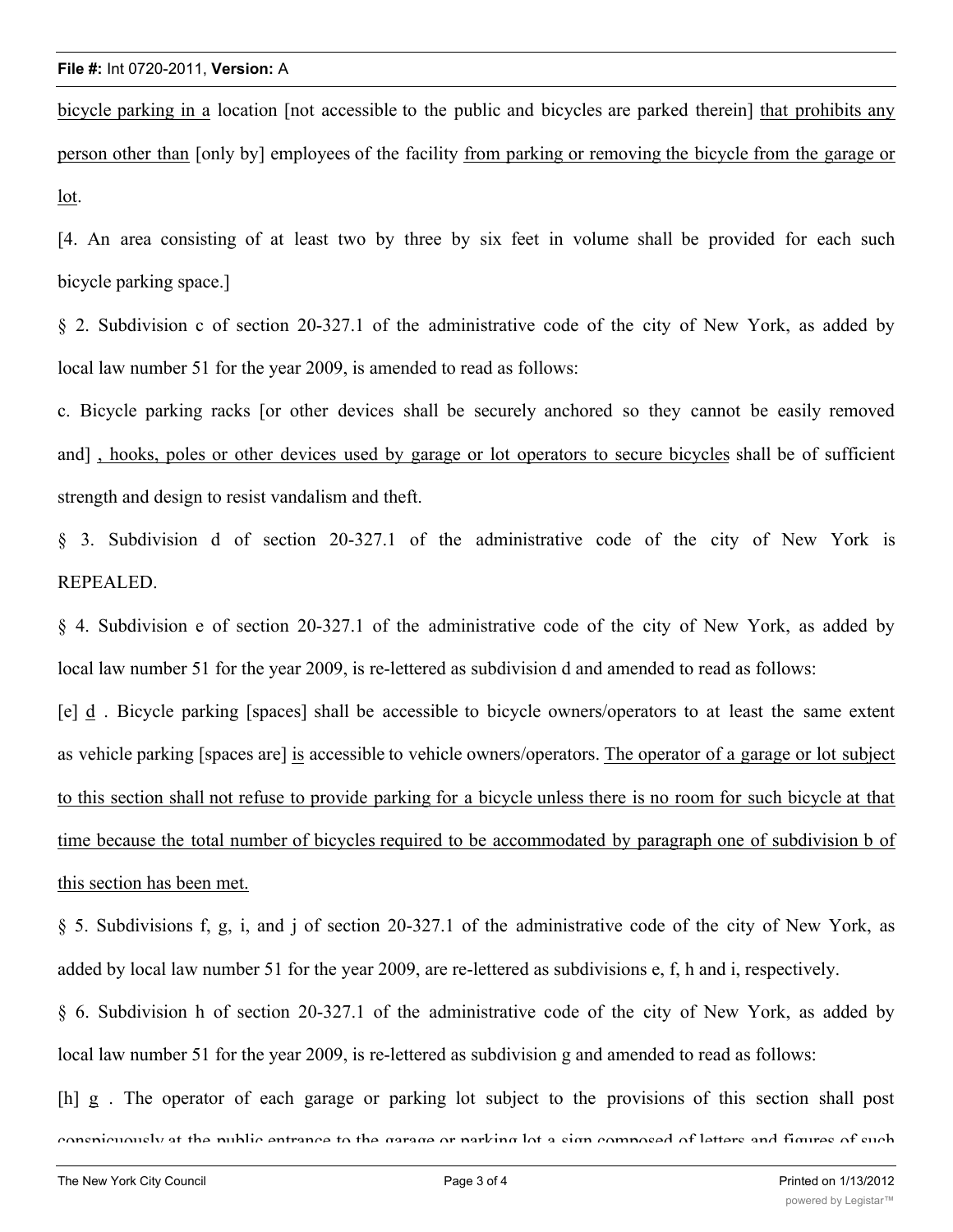#### **File #:** Int 0720-2011, **Version:** A

conspicuously at the public entrance to the garage or parking lot a sign composed of letters and figures of such size, height, width, spacing, color and description as shall be prescribed by the rules of the commissioner. Such sign shall set forth the rate to be charged by such garage or parking lot for bicycle parking [spaces], the hours during which such garage or parking lot will remain open for business and the minimum capacity of bicycle s [parking spaces] of such garage or parking lot.

§ 7. This local law shall take effect 120 days after its enactment except that the commissioners of consumer affairs and/or buildings shall take all actions necessary for its implementation, including the promulgation of rules, prior to such effective date.

R.C. LS#2846 11/30/11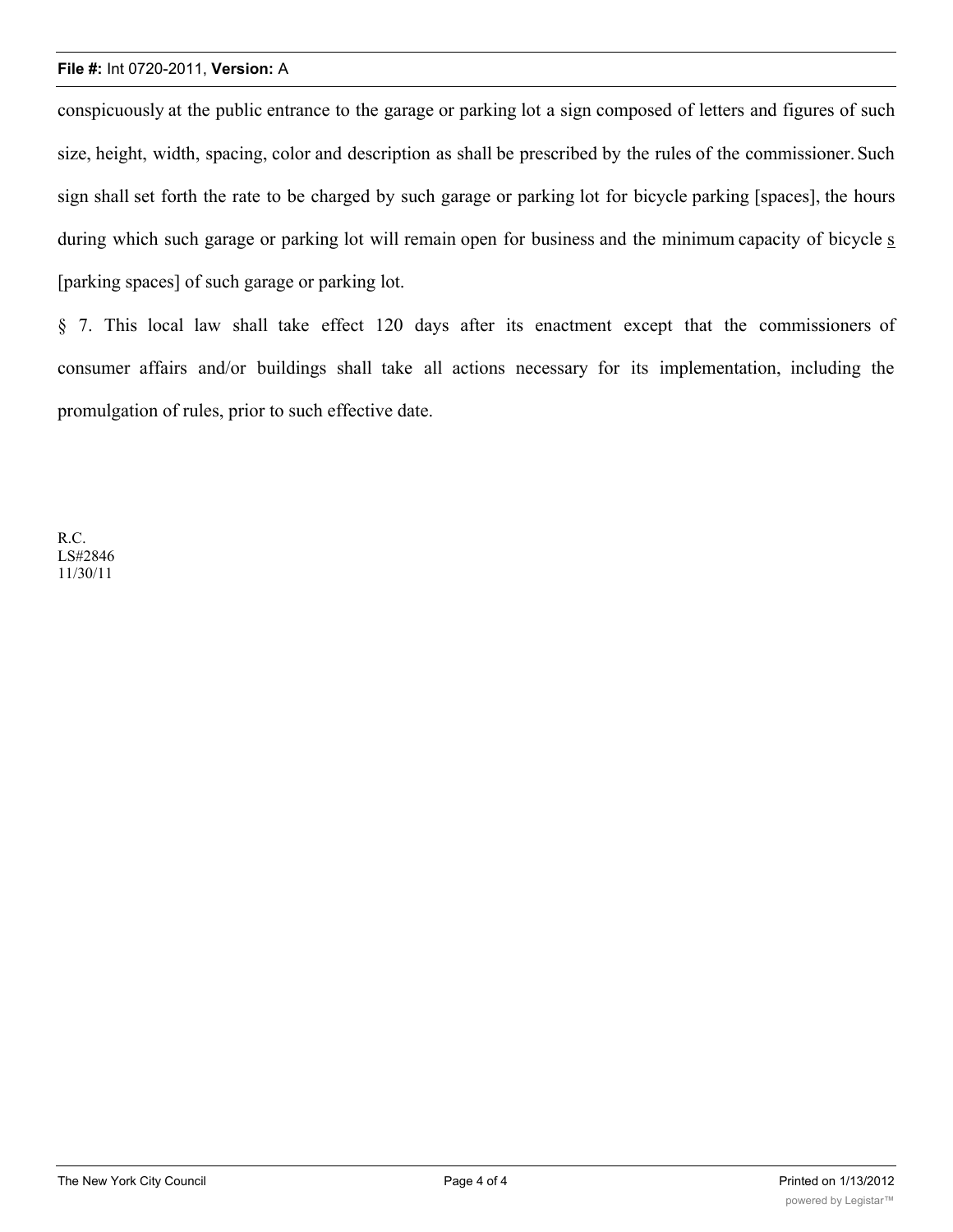The following Notice of Adoption to promulgate amendments to the rule regarding parking lots and garages was published in the *City Record* on page 4306 on December 15, 2009. The amendments become effective January 14, 2010.

# **NOTICE OF ADOPTION**

Notice of Adoption of Amendments to Rule to Regarding Parking Lots and Garages.

NOTICE IS HEREBY GIVEN PURSUANT TO THE AUTHORITY VESTED IN the Commissioner of the Department of Consumer Affairs by Section 20-104(b) of Chapter 1, and Section 20-331 of Chapter 2, Title 20 of the Administrative Code of the City of New York and in accordance with the requirements of Section 1043 of the New York City Charter that the Department promulgates and adopts amendments to an existing rule regarding parking lots and garages. .

These amendments were proposed and published on November 6, 2009. The required public hearing was held on December 7, 2009.

Material being deleted is shown below in brackets and material being be added is underlined.

# **RULE**

Section 1. The title of section 2-161 of title 6 of the Rules of the City of New York and paragraph (1) of subdivision (d), paragraph (1) of subdivision (f) and paragraph (1) of subdivision (i) of section 2-161 are amended to read as follows:

# §2-161 [**Certification by Agencies] Operation of Parking Lots and Garages.**

 (d) (1) The number and types of insurance policies carried by the applicant for a license, must be set forth on the face of the application and must be reasonably adequate, in the opinion of the Commissioner, to protect the public, which policies shall include coverage for legal liability[, for operations including] resulting from operation on the licensed premises of vehicles and bicycles owned by the licensee [and owned] or by third persons, for injury or [damages] damage to person or property and garage keepers liability, in the sum of not less than \$100,000 for personal injury to any one person and \$300,000 for personal injury to two or more persons and \$25,000 for [damages] damage to property.

(f) (1) (i) Motor vehicles shall not be stored or parked by licensees on public streets, avenues, highways, or public places except when permission is given by the customer in a written agreement which is signed by the customer.

(ii) Bicycles shall not be stored or parked by licensees on public streets, avenues, highways, or public places.

 (i) (1) Every applicant for a license shall file with his application a schedule of rates showing the prices charged for hourly, daily, weekly, and monthly parking or storage of motor vehicles and bicycles, and all other rates charged therefor.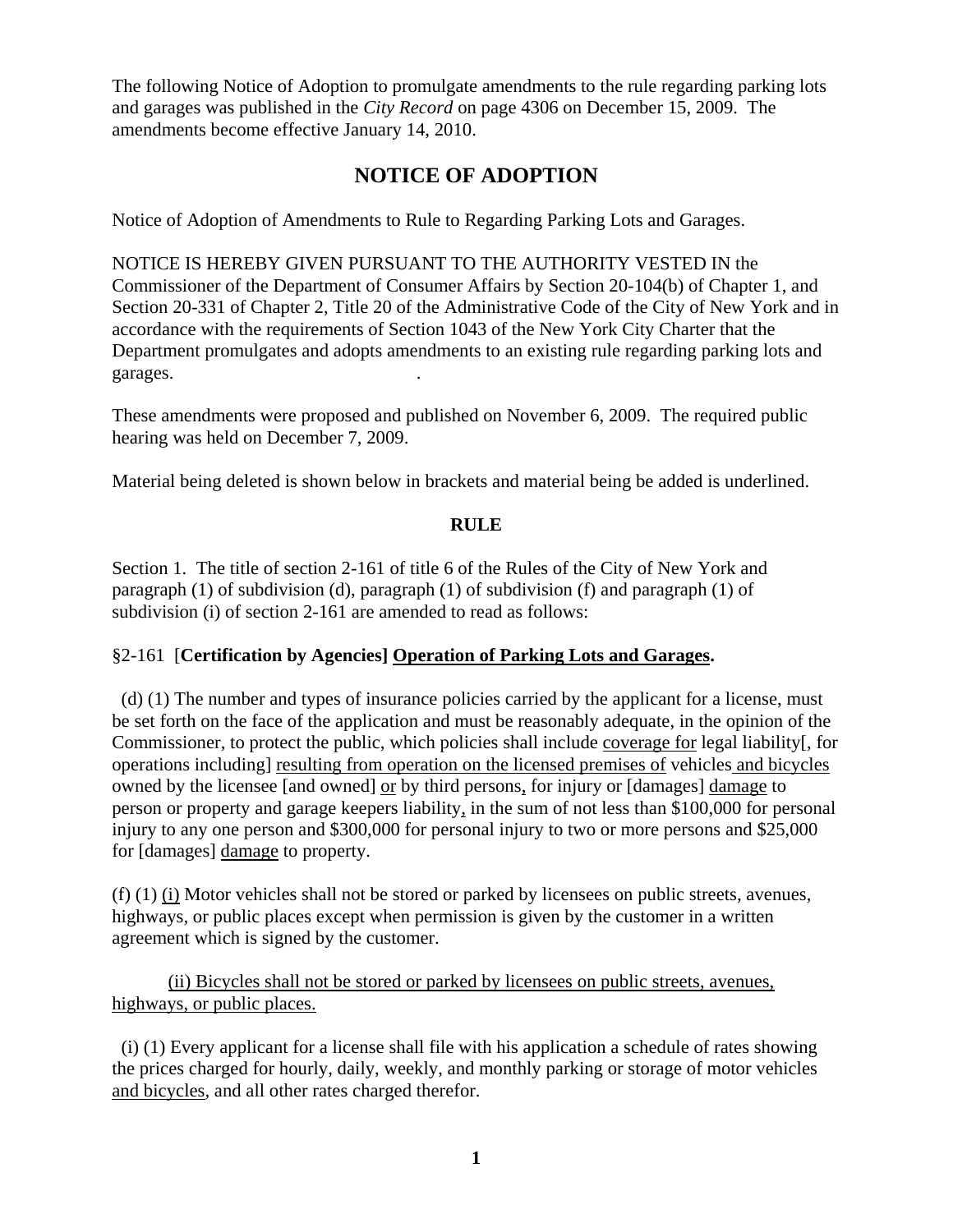§2. Subparagraphs (ii) and (vi) of paragraph (2) of subdivision (g) of section 2-161 of title 6 of the Rules of the City of New York are amended, and subparagraphs (viii) and (ix) are added, to read as follows:

 (ii) Separate signs, having reverse color schemes placed in juxtaposition to each other, shall be used when DAY and NIGHT Rates differ, provided that the DAY Rate sign (black letters on white background) shall be so marked that a motorist parking his vehicle or a bicyclist parking his bicycle when DAY Rates are in effect may, from said schedule, readily and easily determine his total charges should he remove his vehicle or bicycle when NIGHT Rates (white letters and numerals on black background) are in effect.

For Example:

| DAY RATES                 | <b>NIGHT RATES</b>        |
|---------------------------|---------------------------|
| Enter $7$ A.M. to 6 P.M.: | Enter 6 P.M. to $2$ A.M.: |
| Up to 1 hour: $\$         | Up to 1 hour: $\$         |
| Up to 2 hours: $\$        | Up to 2 hours: $\$        |
| etc.                      | etc.                      |
| Maximum to $6$ P.M.: $\$  | Maximum to $2$ A.M.: \$   |

 One of the following may be used, (whichever policy the Licensee adopts) under the last line of the "DAY Rates" sign.

For Example:

Either After 6 P.M.\$ .................. for each additional hour or part thereof. Maximum to 2 A.M.: \$ ...... Or After 6 P.M.—NIGHT RATES apply. (See attached specimen "No. II")

 (vi) Each licensee shall also post conspicuously at the public entrance or entrances to the garage or parking facility or, when impossible, in immediate proximity thereto, a separate sign composed of letters and numerals of the same dimensions and specifications as hereinabove set forth, stating the name, address, license number of the Licensee, the licensed capacity of said premises, the minimum number of bicycle parking spaces in said premises, and the business hours thereof.

(viii) Licensees required to provide space for parking bicycles shall post the rate schedules for rates the licensee is authorized to charge for parking bicycles in the same manner as required for posting the rate schedule for vehicles. The signs for the rate schedule applicable to each type of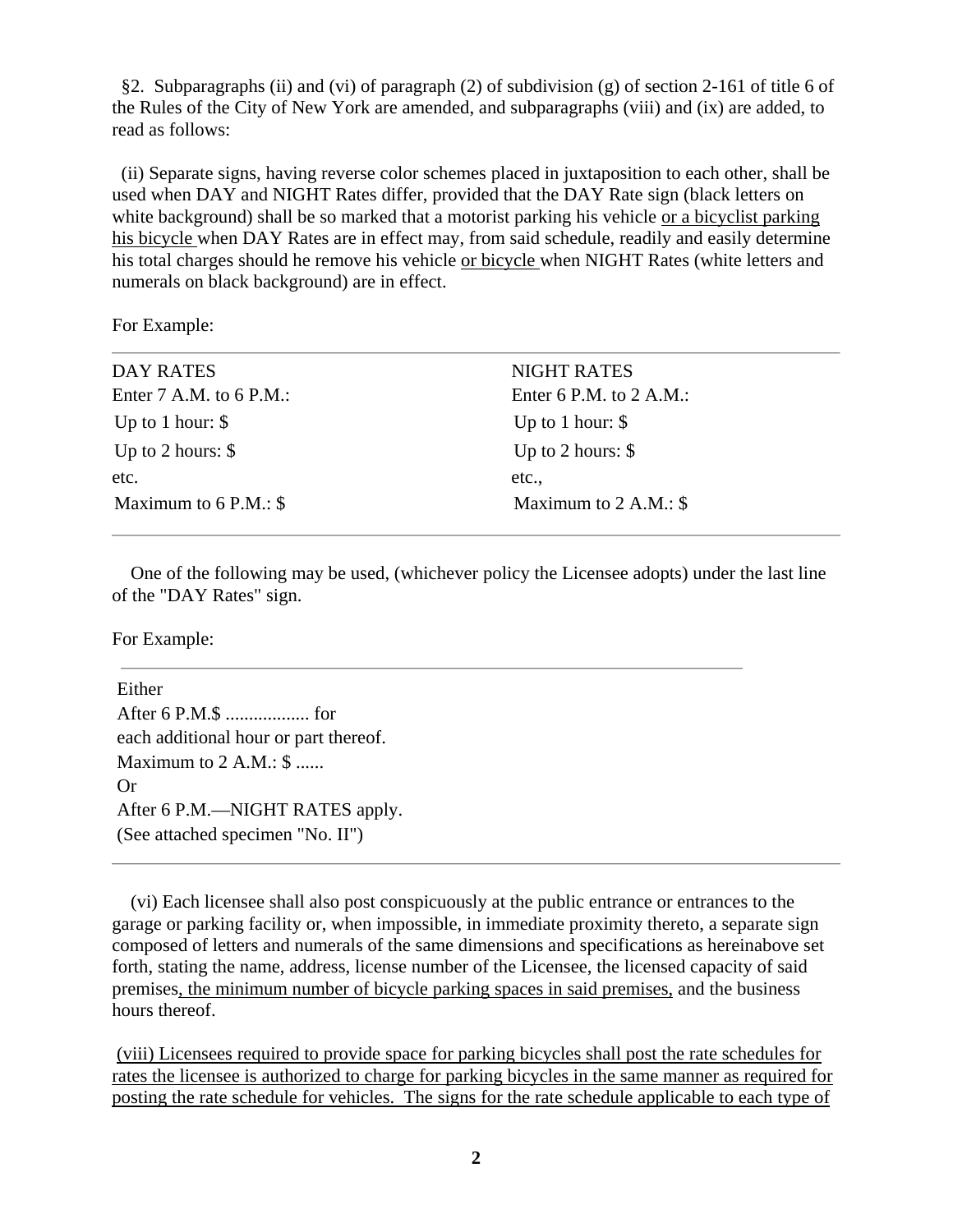conveyance shall be clearly marked as DAY or NIGHT RATES for VEHICLES or DAY or NIGHT RATES for BICYLES, as appropriate.

 (ix) The rates initially posted for parking bicycles on or after the effective date of Local Law Number 51 for the year 2009 by licensees required to provide space for parking bicycles by such law shall remain in effect without having been filed with the Commissioner until January 14, 2010, provided such licensee files such rates with the Commissioner prior to such date. No rate shall be in effect thereafter unless a rate change is implemented as provided by law and this subchapter.

 §3. Subdivisions (h), (j), (n), paragraph (4) of subdivision (r), and subdivision (s) of section 2- 161 of title 6 of the Rules of the City of New York are amended to read as follows:

 (h) (1) In the event the maximum capacity of a licensed parking lot or garage has been reached, a sign composed of letters at least six inches in height, must be posted at the public entrance of such garage or parking lot, stating, "Capacity full."

(2) In the event that all available bicycle parking spaces are occupied, a sign composed of letters at least six inches in height, must be posted at the public entrance of such garage or parking lot, stating, "Bike Parking Capacity Filled."

 (j) No contract, agreement, lease, receipt, rule or regulation made or issued by any licensee with or to a person who parks or stores a motor vehicle or bicycle in a garage or parking lot operated by such licensee, shall exempt such licensee from liability for damage or loss caused by the negligence of such licensee or any employee of such licensee.

 (n) Licensee is not permitted to use a customer's vehicle or bicycle under any circumstances whatsoever except when indispensably necessary to the operation of the business conducted by the licensee in connection with the incidental movement of vehicles or bicycles solely for the purpose of storage.

 (r) (4) Whenever an auxiliary time clock is required to be provided as set forth hereinabove, a sign shall be conspicuously posted directly above or adjacent to the clock stating:

# "CUSTOMER'S TIME CLOCK. THIS CLOCK MAY BE USED BY CUSTOMER TO STAMP TIME ON PARKING RECEIPT WHENEVER CASHIER CANNOT STAMP RECEIPT IMMEDIATELY UPON CUSTOMER'S ARRIVAL TO PICK UP CAR OR BICYCLE"

 Said statement shall be on a sign or placard at least 12 inches by 18 inches in dimension and shall have letters thereon not less than 1 inch high.

 (s) Licensees shall take reasonable care to prevent damage to or loss of a customer's vehicle, bicycle or personal property. Licensees must also respond in writing within 30 days to all written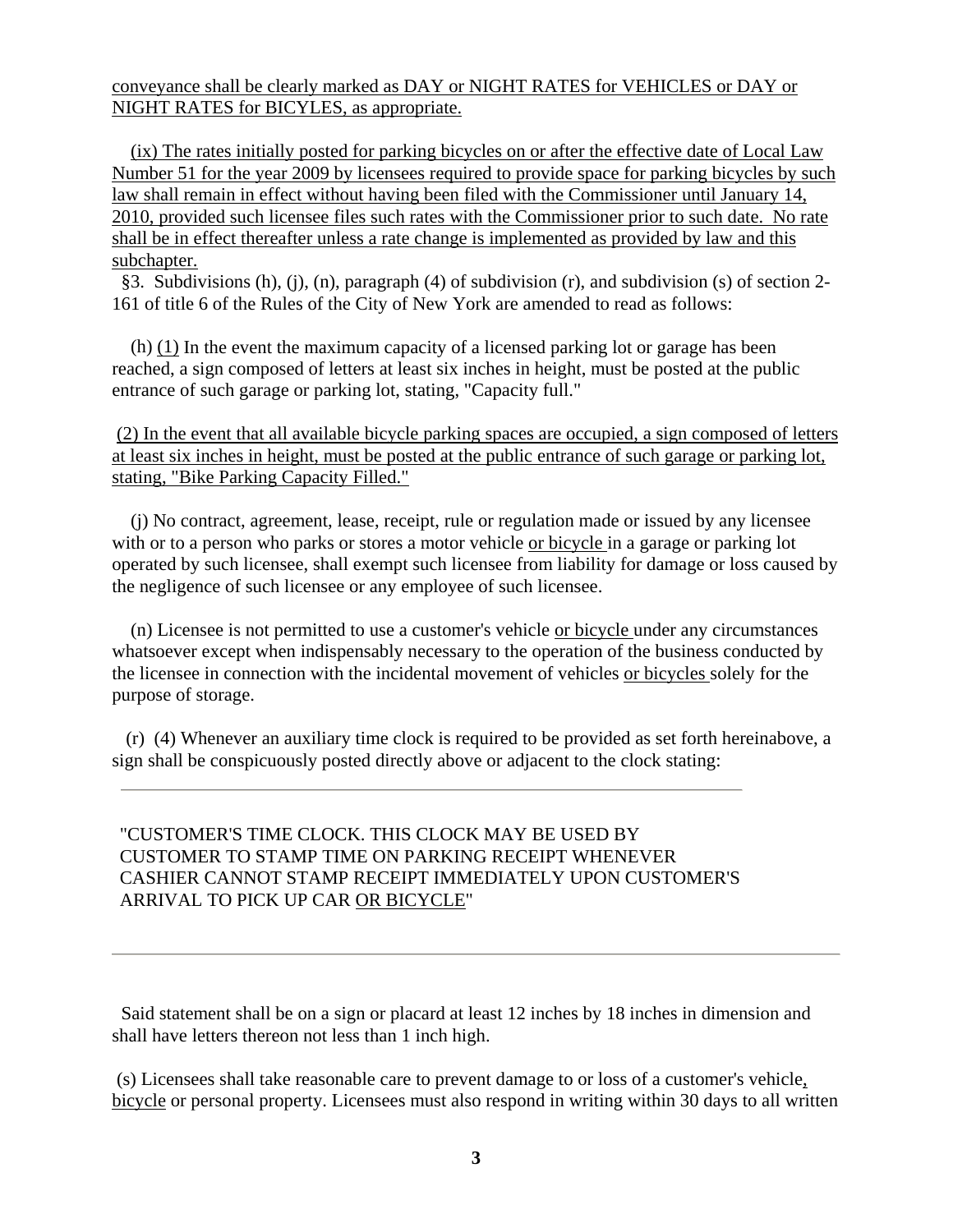notices of claim from consumers. A licensee's failure to meet its obligations under this subdivision (s) will subject it to an order to pay damages to the affected party.

 §4. Section 2-161 of title 6 of the Rules of the City of New York is amended by adding new subdivisions (t) and (u), to read as follows:

 (t) A licensee shall be in compliance with sections 25-80, 36-70 and 44-60 of the zoning resolution regarding bicycle parking for the purpose of exempting licensees from the requirements of subdivisions (a) through (f) of section 20-327.1 of the administrative code of the city of New York only if such licensee files with the Department an affidavit affirming it is in full compliance with the requirements specified such sections of the zoning resolution.

 (u) A licensee who is granted a waiver from compliance with the requirements of section 20- 327.1 of the administrative code of the city of New York as provided by section 20-327.1 (a) (3) of such code shall post a sign in letters at least four inches high adjacent to the public entrance to its parking garage or lot stating "Bike Parking Not Required by Law." Such licensee shall have a copy of the waiver available on premises and shall display it on request.

**Statement of basis and Purpose:** Section 20-104 (b) of the Administrative Code of the City of New York confers on the Commissioner the power to promulgate rules necessary to carry out his or her powers and duties, and to require adequate disclosure by those engaged in licensed activities of both the terms and conditions under which they perform licensed activity…and adequate disclosure of applicable local…law pertinent to consumers' interests regarding the conduct of activities licensed under chapter two. Section 20-330 of the Administrative Code authorizes the Commissioner to promulgate such rules as may be necessary to carry out the provisions of subchapter 18 of such chapter governing parking lots and garages. Local Law Number 51 for the Year 2009 amended such subchapter to require that, unless exempted by such Local Law, the operators of parking lots and garages with an authorized capacity of 100 or more motor vehicles provide a specified number of spaces for parking bicycles, and that such operators post signs prescribed by rules promulgated by the Commissioner describing the rates to be charged for parking bicycles.

 The Department amends the applicable provisions of section 2-161 of Chapter 2 of Title 6 of the Rules of the City of New York that prescribe requirements which operators of parking lots and parking garages must follow relating to the parking of motor vehicles. Since those operators who will be required to park bicycles must adhere to the same requirements as apply to the parking of vehicles, the Department amends the provisions of the rule by expanding these requirements to cover the parking of bicycles whenever applicable, including the posting of rate signs for bicycles. Because operators would be unable to make their initial rate filing 60 days in advance to be in effect on the effective date of the law, the Department authorizes such operators to charge such rates for parking of bicycles on the effective date of the law and file with the Department within 60 days after the effective date of this rule. This will enable operators to initiate compliance with their obligation to begin parking bicycles upon the effective date of the law.

 Finally, the Department is specifying that an operator, in order to establish that it is exempt from the requirements for parking bicycles as prescribed in Local Law 51 on the basis of compliance with section 25-80, 36-70 and 44-60 of the Zoning Resolution, such operator shall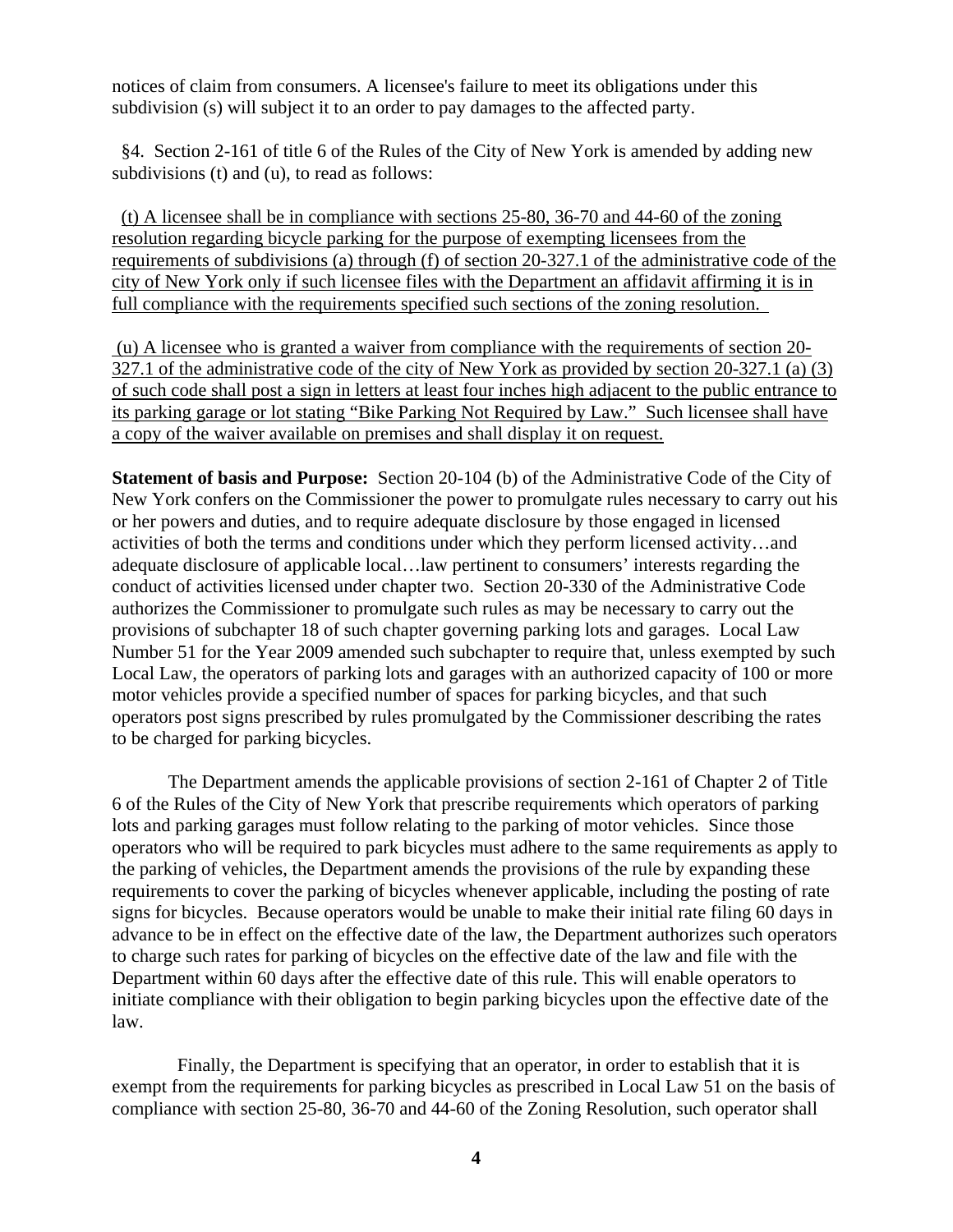file with the Department an affidavit affirming its compliance with the applicable provisions of the Zoning Resolution. This will enable the Department to readily identify the operators that qualify for such exemption. The Department also requires that licensees who have obtained a waiver pursuant to section 20-237.1 (a) (3) of the Administrative Code be required to post a sign that bicycle parking is not available at such facility, ensuring that consumers are informed that the facility is not required to provide parking spaces for bicycle. This will avoid confusion about whether a facility is in compliance with the law.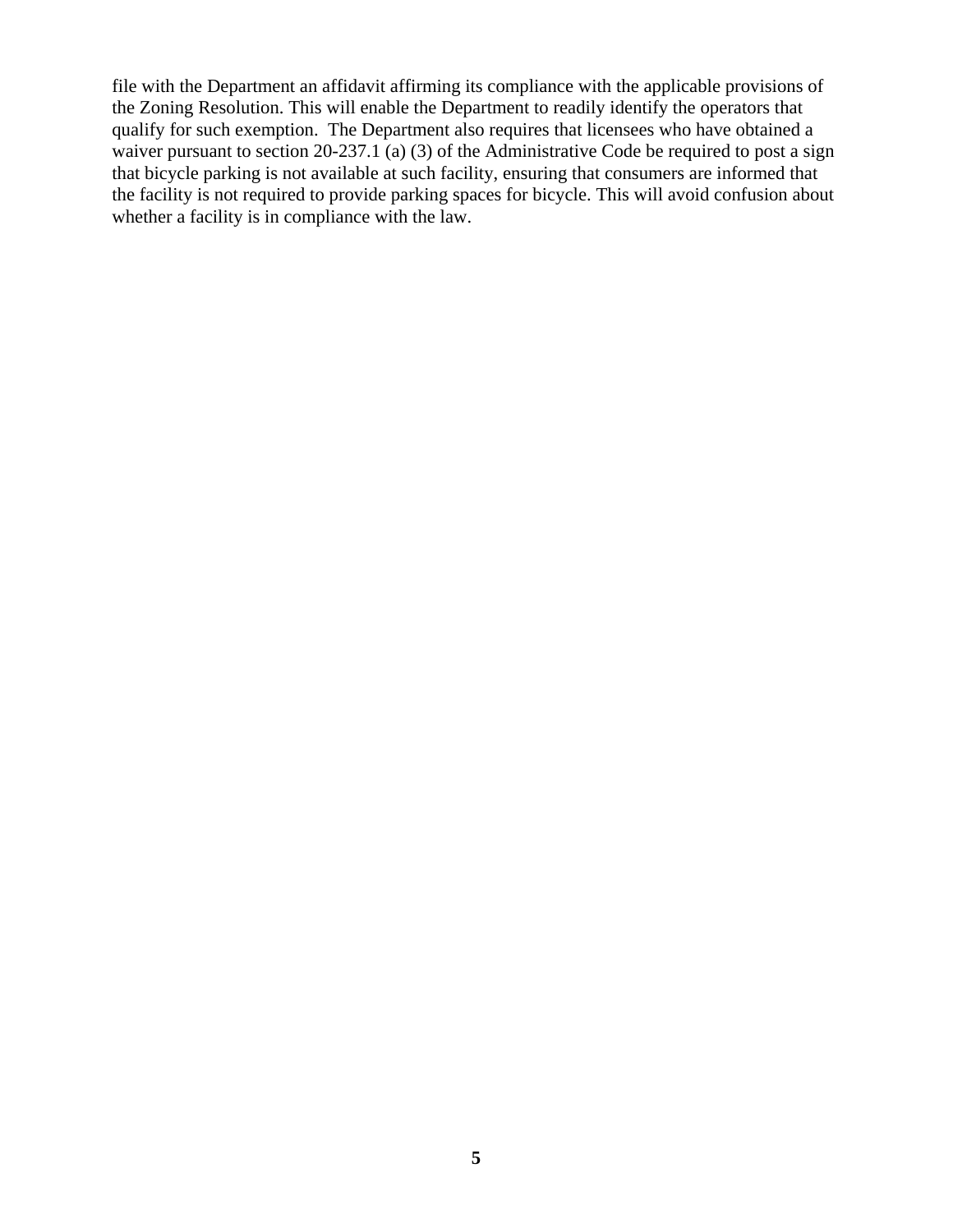

Legislation Text

File #: Int 0780-2008, Version: A

Int. No. 780-A

By Council Members Koppell, Brewer, Comrie, James, Yassky, White Jr., Garodnick, Gennaro, Vacca and Liu

A Local Law to amend the administrativecode of the city of New York, in relationto bicycle parking in garage and parking lots.

Be it enacted by the Council as follows:

Section 1. Subchapter 17 of chapter 2 of title 20 of the administrativecode of the city of New York is amended by adding a new section 20-327.1 to read as follows:

§ 20-327.1 Bicycle parking spaces.

a. Applicability.

1. i. The operator of every garage and parking lot that has an authorized capacity of one-hundred or more motor vehicles shall provide and maintainparking spaces for bicycles in accordance with the provisions of this section.

ii. Two years after the effective date of the local law that added this section, the operator of every garage and parking lot that has an authorized capacity of fifty-one or more motor vehicles shall provide and maintain parking spaces for bicycles in accordance with the provisions of this section.

2. The requirements of subdivisions a through f of this section shall not apply to buildings or parking lots that comply with the bicycle parking provisionsof sections 25-80, 36-70 and 44-60 of the zoningresolution of the city of New York.

3. Waiver. The operator of a garage or parking lot subject to the provisions of this section may apply to the commissionerfor a waiver from the requirementsof this section on the grounds that compliance with this section will result in a violationof otherwise applicable zoning regulations,including,but not limited to zoning regulationsdeterminingthe number of required automobile parking spaces a garage or parking lot shall have.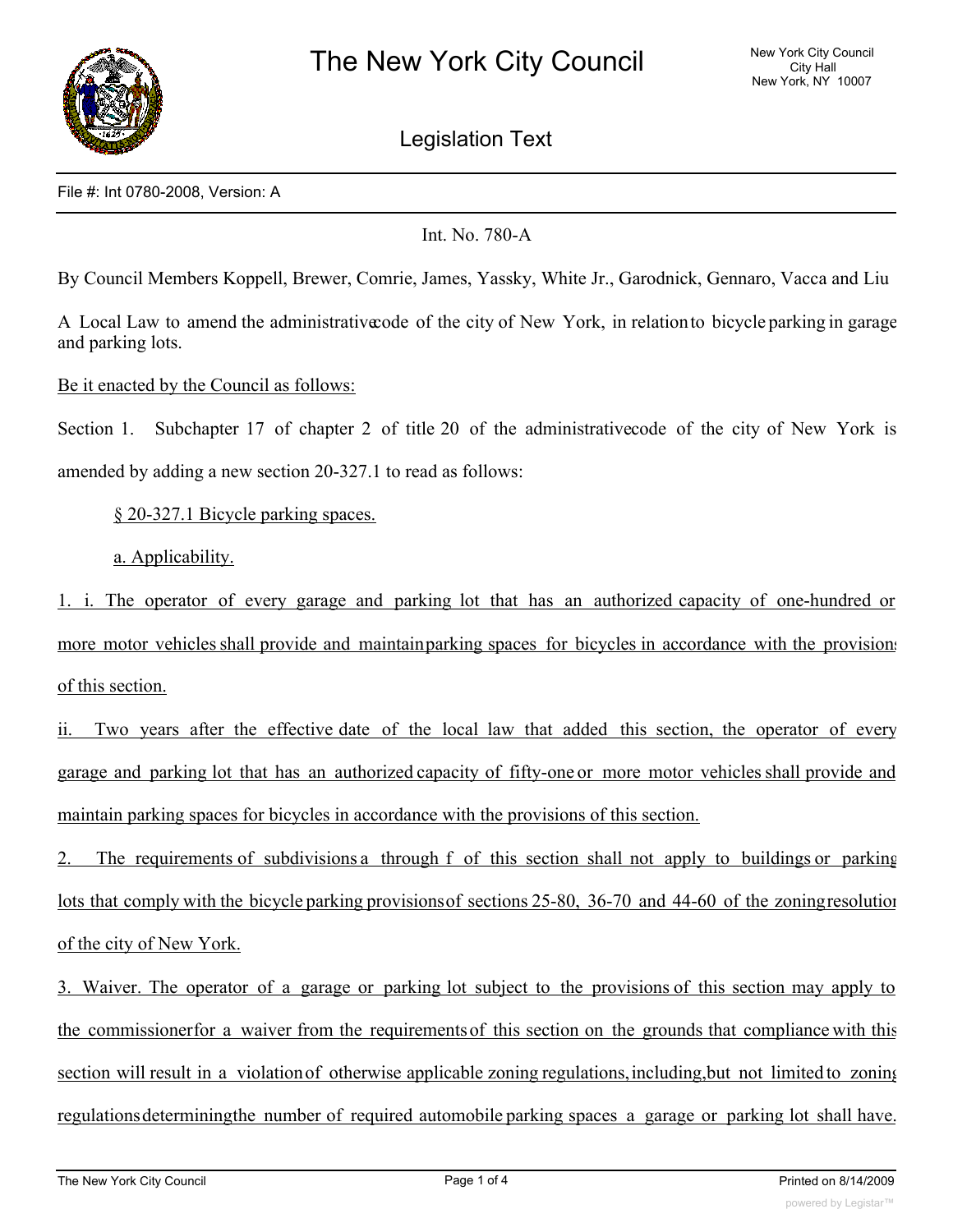#### File #: Int 0780-2008, Version: A

Prior to applying for such waiver, such operator of a garage or parking lot shall submit to the commissionerof buildingsa certificationfrom a registered design professional and other supporting additional documentationas such commissionermay require, including,but not limitedto, floor plans and diagrams of the garage or parking lot in anticipation of the waiver application. Upon complete submission of all required documentation, the commissioner of buildingsshall within forty days review the documentation submitted by the operator, and shall provide to the operator a written recommendation,of whether compliancewould be impracticablebecause of the requirements of applicable zoning regulations. The operator shall submit such recommendationto the commissioneras part of its waiver application, and the resultingwritten grant or denial of such application by the commissioner shall be final.

b. Bicycle parking spaces in garages and lots.

1. The operator of every garage or lot subject to the provisions of this section shall provide not less than one bicycle parking space for every ten automobile parking spaces provided, up to two hundred automobile parking spaces. Thereafter, one bicycle parking space shall be provided for every one hundred automobile parking spaces. Fractions equal to or greater than one-half resultingfrom this calculationshall be considered to be one bicycle parking space.

2. The bicycle parking spaces in garages and lots subject to the provisions of this section shall be enclosed to the same extent that parking spaces for automobiles are enclosed.

3. Each such bicycle parking space shall adjoin a rack or similar system for securing the bicycle and shall be located in an area secured by a lock or similarmeans, or adjoin a securely anchored rack to which the bicycle frame and at least one wheel can be locked without damage to the wheels, frame or components of the bicycle, unless the bicycle is parked in a location not accessible to the public and bicycles are parked therein only by employees of the facility.

4. An area consisting of at least two by three by six feet in volume shall be provided for each such bicycle parking space.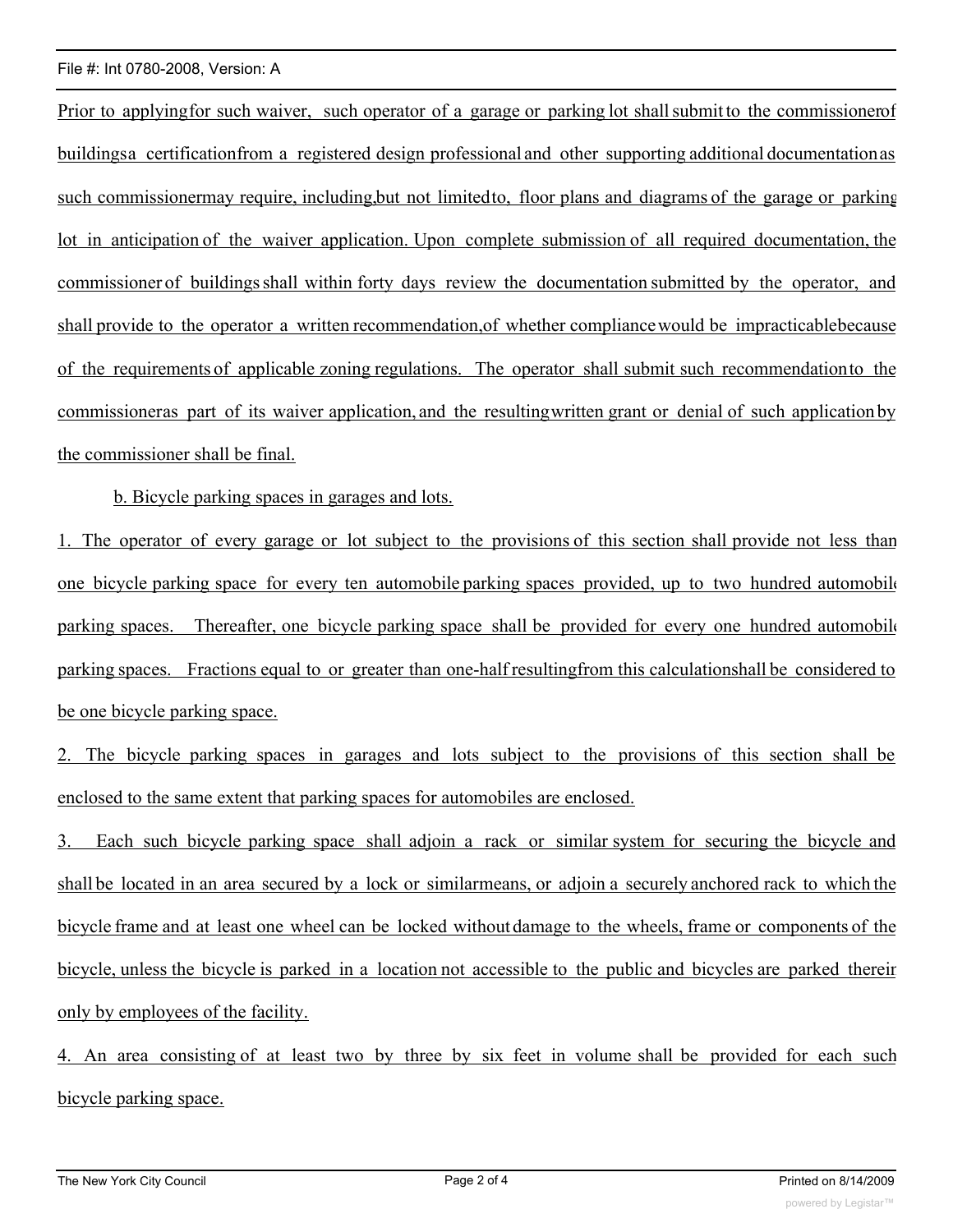#### File #: Int 0780-2008, Version: A

c. Bicycle parking racks or other devices shall be securely anchored so they cannot be easily removed and shall be of sufficient strength and design to resist vandalism and theft.

d. Bicycle parking spaces in both garages and parking lots shall be protected from damage by motor vehicles by a physical barrier such as curbs, wheel stops, poles or other similar features capable of inhibitin motor vehicles from contacting a bicycle or encroaching upon a bicycle parking space.

e. Bicycle parking spaces shall be accessible to bicycle owners/operators to at least the same extent as vehicle parking spaces are accessible to vehicle owners/operators .

f. The operator of every garage and parking lot that is subject to the provisions of this section shall file with the commissionera schedule of rates showing the prices charged daily, weekly, and monthly for parking and storage of bicycles.

g. No operator of a garage or parking lot subject to the provisions of this section shall make any charge for parking or storage of a bicycle in excess of the rates set forth in the schedule filed with the commissioner unless at least sixty days prior to the effective date of such changed rates, such operator has filed with the commissioner,in writing,such change in rates and has posted such changed rates on signs which conform with the requirements of subdivision h of this section.

h. The operator of each garage or parking lot subject to the provisions of this section shall post conspicuouslyat the public entrance to the garage or parking lot a sign composed of letters and figuresof such size, height,width, spacing, color and descriptionas shall be prescribed by the rules of the commissioner. Such sign shall set forth the rate to be charged by such garage or parking lot for bicycle parking spaces, the hours during which such garage or parking lot will remain open for business and the minimumcapacity of bicycle parking spaces of such garage or parking lot.

i. Bicycles unclaimed after sixty days shall be considered abandoned property and shall become the property of the operator of the garage or parking lot.

Within twelve months after the effective date of the local law that added this section, the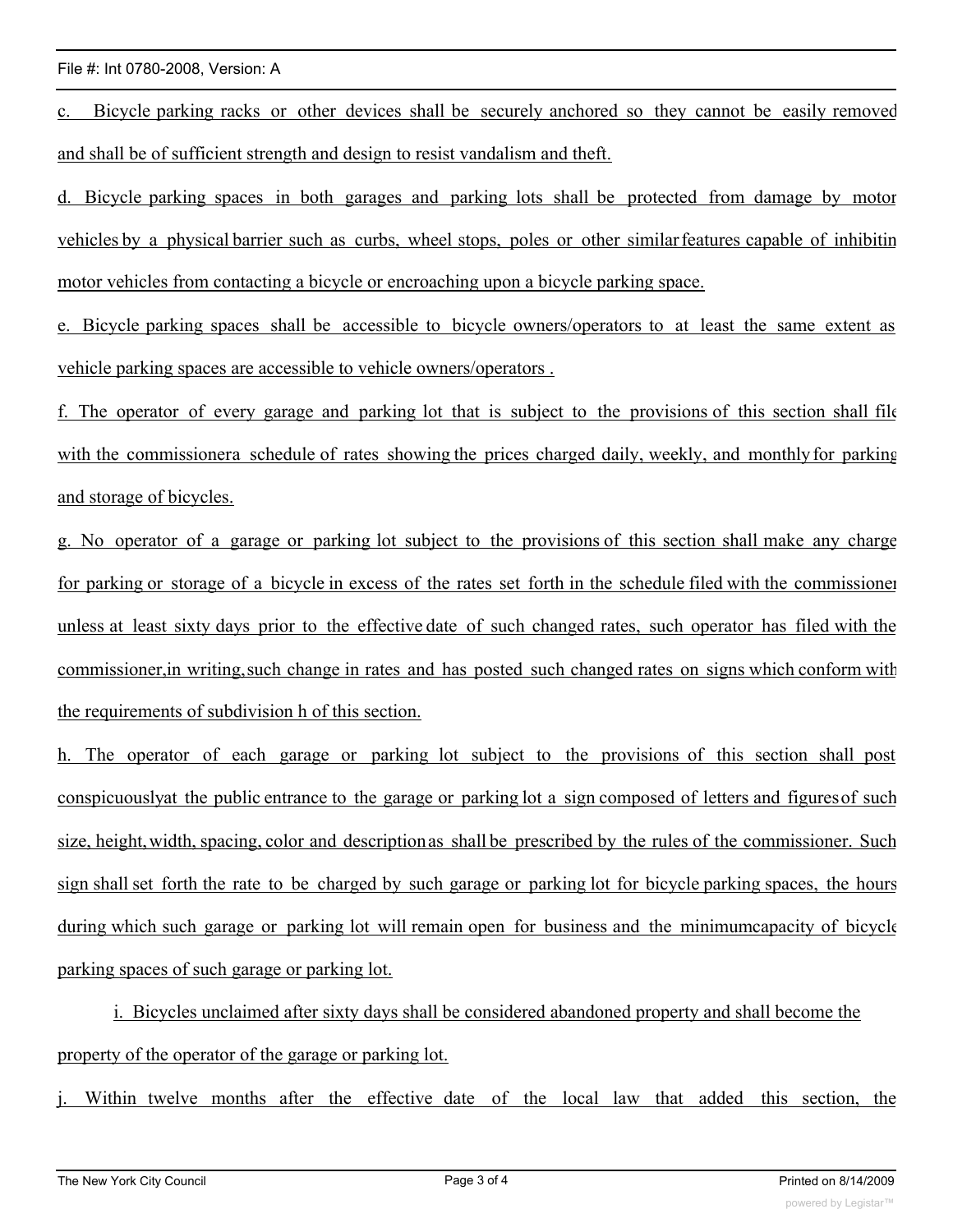#### File #: Int 0780-2008, Version: A

commissionershall submit a report to the council regarding the effectivenessof this local law at increasingthe capacity of parking for bicycles in garages. Such report shall contain, among other things, the number and location of bicycle parking spaces and rate of usage of such spaces.

§2. This local law shall take ninety days after enactment except that the commissioners of consumer affairs and/or buildingsshall take all actions necessary for its implementation,includingthe promulgationof rules, prior to such effective date.

LCC LS #5260 6/2209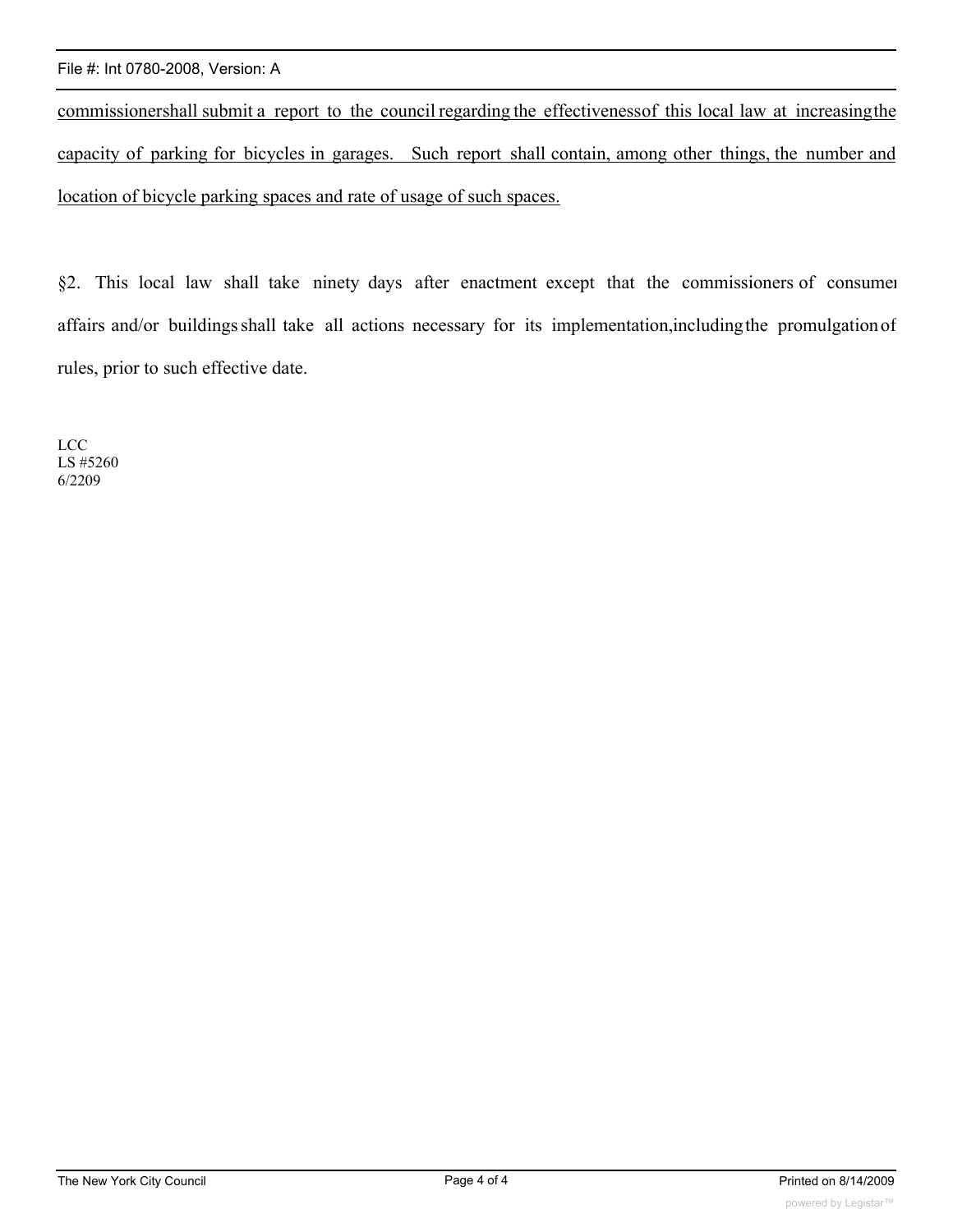**Note:** New York City businesses must comply with all relevant federal, state, and City laws and rules. All laws and rules of the City of New York, including the Consumer Protection Law and Rules, are available through the Public Access Portal, which businesses can access by visiting www.nyc.gov/consumers. For convenience, sections of the New York City Licensing Law (and Rules, if enacted) are included as a handout in this packet. The Law (and Rules) are current as of January 2009.

Please note that businesses are responsible for knowing and complying with the most current laws, including any City Council amendments. The Department of Consumer Affairs (DCA) is not responsible for errors or omissions in the handout provided in this packet. The information is not legal advice. You can only obtain legal advice from a lawyer.

## **NEW YORK CITY ADMINISTRATIVE CODE TITLE 20: CONSUMER AFFAIRS CHAPTER 2: LICENSES SUBCHAPTER 17: GARAGES AND PARKING LOTS**

 § 20-320 Definitions. As used in this subchapter, the following terms shall mean and include:

 1. "Garage." A building, shed or enclosure or any portion thereof which has the capacity to hold five or more motor vehicles and which is used to accommodate, store, or keep any motor vehicle for the payment of a fee or other consideration charged directly or indirectly.

 2. "Parking lot." Any outdoor space or uncovered plot of ground which has the capacity to hold five or more motor vehicles and is used to accommodate, store, or keep any motor vehicle for the payment of a fee or other consideration, charged directly or indirectly.

 § 20-321 License required; fees; term. a. It shall be unlawful for any person to maintain, operate or conduct a garage or parking lot without a license therefor issued by the commissioner.

 b. A license to maintain, operate or conduct a garage or parking lot shall be granted to a person of good character, in accordance with the provisions of this subchapter and the rules and regulations of the commissioner.

 c. The biennial fee for every such license or renewal thereof shall be as follows:

 1. For each garage or parking lot which has the capacity to hold not more than twenty-five motor vehicles, three hundred dollars.

 2. For each garage or parking lot which has the capacity to hold twenty-six, and not more than fifty motor vehicles, three hundred eighty dollars.

 3. For each garage or parking lot which has the capacity to hold fifty-one, and not more than one hundred motor vehicles, five hundred forty dollars.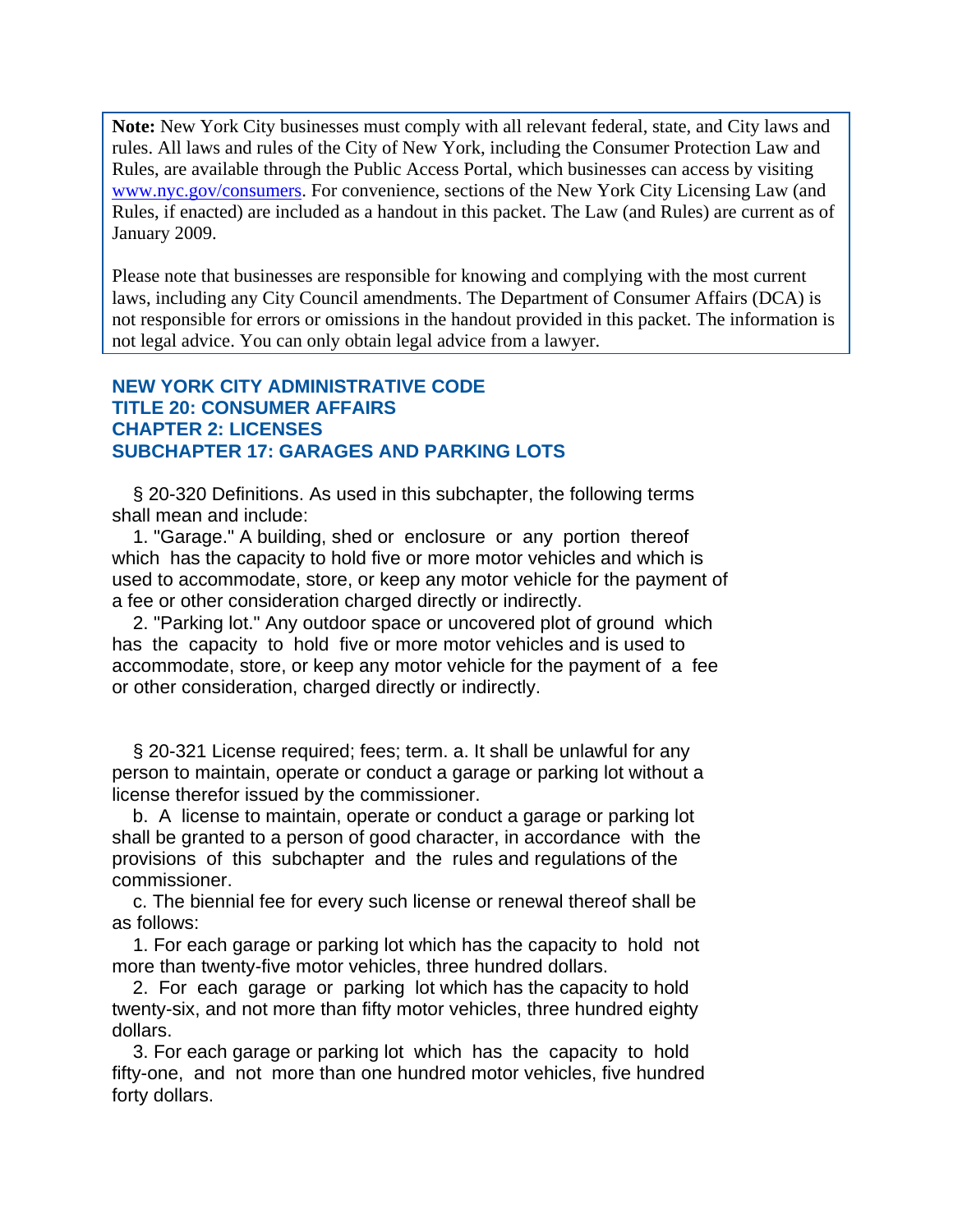4. For each garage or parking lot which has the capacity to hold more than one hundred motor vehicles, six hundred ninety dollars.

 d. A commuted license may be issued for a period not exceeding any four months in the year at one-half the fees provided for hereinabove, except that the minimum rate for any such commuted license shall not be less than one hundred fifty dollars.

 e. Notwithstanding the provisions above, a fee of three hundred dollars shall be paid for a license to conduct a garage or parking lot maintained, operated or conducted under thirty-day permits issued by the city, any agency thereof, or the transit authority.

 § 20-322 Exemptions. The provisions of this subchapter shall not apply to the maintenance, operation or conduct of a garage or parking lot:

a. by the city or any agency thereof;

 b. in conjunction with a business for the exclusive accommodation of patrons of such business or the employees of such business; or

 c. by the owner or lessee of a multiple dwelling for the exclusive accommodation of the tenants or residents of such multiple dwelling.

 § 20-323 Applications. Each applicant for such license shall file with the commissioner a written application in such form and containing such information as may be prescribed by the commissioner.

 § 20-324 Rate schedules; change of rates. a. Every applicant for a license to maintain, conduct or operate a parking lot or garage shall file with the commissioner a schedule of rates showing the prices charged daily, weekly, and monthly for parking or storage of motor vehicles.

 b. Each such licensee shall post conspicuously at the public entrance to the garage or parking lot a sign composed of letters and figures of such size, height, width, spacing, color and description as shall be prescribed by the rules and regulations of the commissioner. Such sign shall set forth the schedule of rates charged, the hours during which such garage or parking lot will remain open for business, and the maximum capacity of such garage or parking lot. Where more than one rate is charged for the parking or storage of a motor vehicle, the letters and figures designating each such rate shall be of the same size and dimensions.

 c. No licensee shall make any charge for parking or storing in a garage or parking lot in excess of the rates set forth in the schedule filed with the commissioner, unless and until at least sixty days prior to the effective date of such changed rates, such licensee has filed with the commissioner, in writing, such change in rates and has posted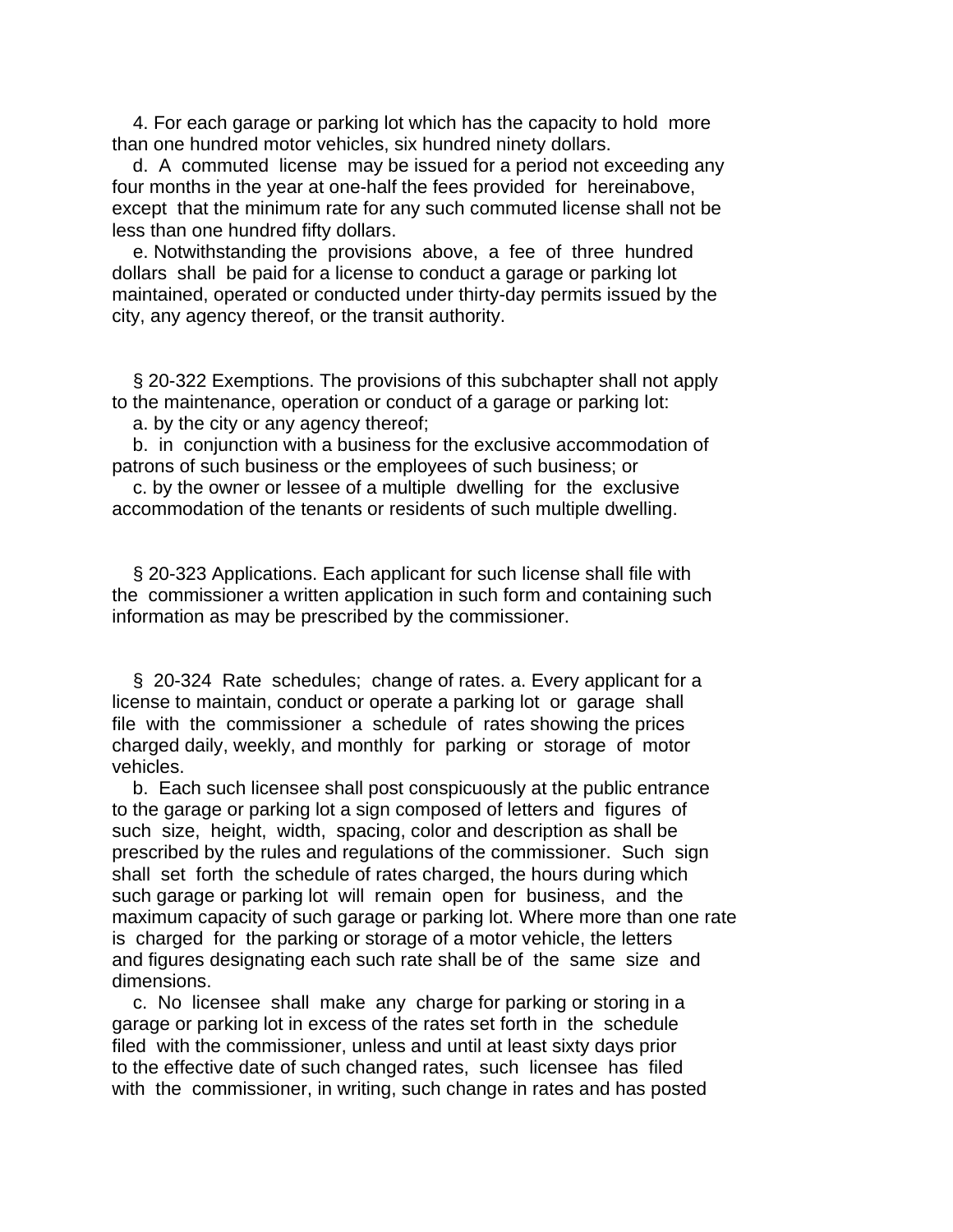such changed rates on signs which conform with the requirements of subdivision b hereof.

 § 20-325 License not transferable. No license issued under the provisions of this subchapter shall be transferred or assigned to any person or used by any person, other than the licensee to whom it was issued, nor shall such license be used at any location other than the location stated in such license.

 § 20-326 Claim checks. Every licensee, at the time of accepting a motor vehicle for parking or storage, shall furnish to the driver of such vehicle a distinctive claim check acknowledging the receipt of the vehicle and showing the date of such acceptance. Every such claim check shall contain the name of the licensee and his or her license number. Such licensee shall not be required to issue a claim check for any vehicle which is parked or stored on a weekly or monthly basis, nor for any vehicle parked in a parking lot where the patrons are permitted to park and lock their own cars.

 § 20-327 Limitation on number of vehicles; manner of storage. a. No motor vehicle shall be accepted by a licensee for parking, or storage, in excess of the capacity of the garage or parking lot, as shown in the license. Whenever the maximum capacity of a garage or parking lot has been reached, the licensee shall post, at the public entrance thereof, a sign, composed of letters of such size, height, width, spacing, color and description as shall be prescribed by the rules and regulations of the commissioner, stating that such maximum capacity has been reached.

 b. Vehicles shall be stored or parked on the licensed premises in such manner as shall be prescribed by the rules and regulations of the commissioner, for the purpose of safeguarding persons and property and permitting adequate inspection of the premises.

§ 20-328 Unauthorized use. a. Definition. Whenever used in this section, unauthorized use shall mean any and all unlawful act or acts and any activity not expressly permitted by the owner, lessor or operator of any property.

 b. The commissioner shall receive and investigate complaints concerning the unauthorized use of parking lots during the hours when such parking lots are not in operation.

 c. Upon due notice and hearing the commissioner shall be empowered to order remedies to cure such unauthorized use including but not limited to requiring that the licensee lock or guard the parking lot when it is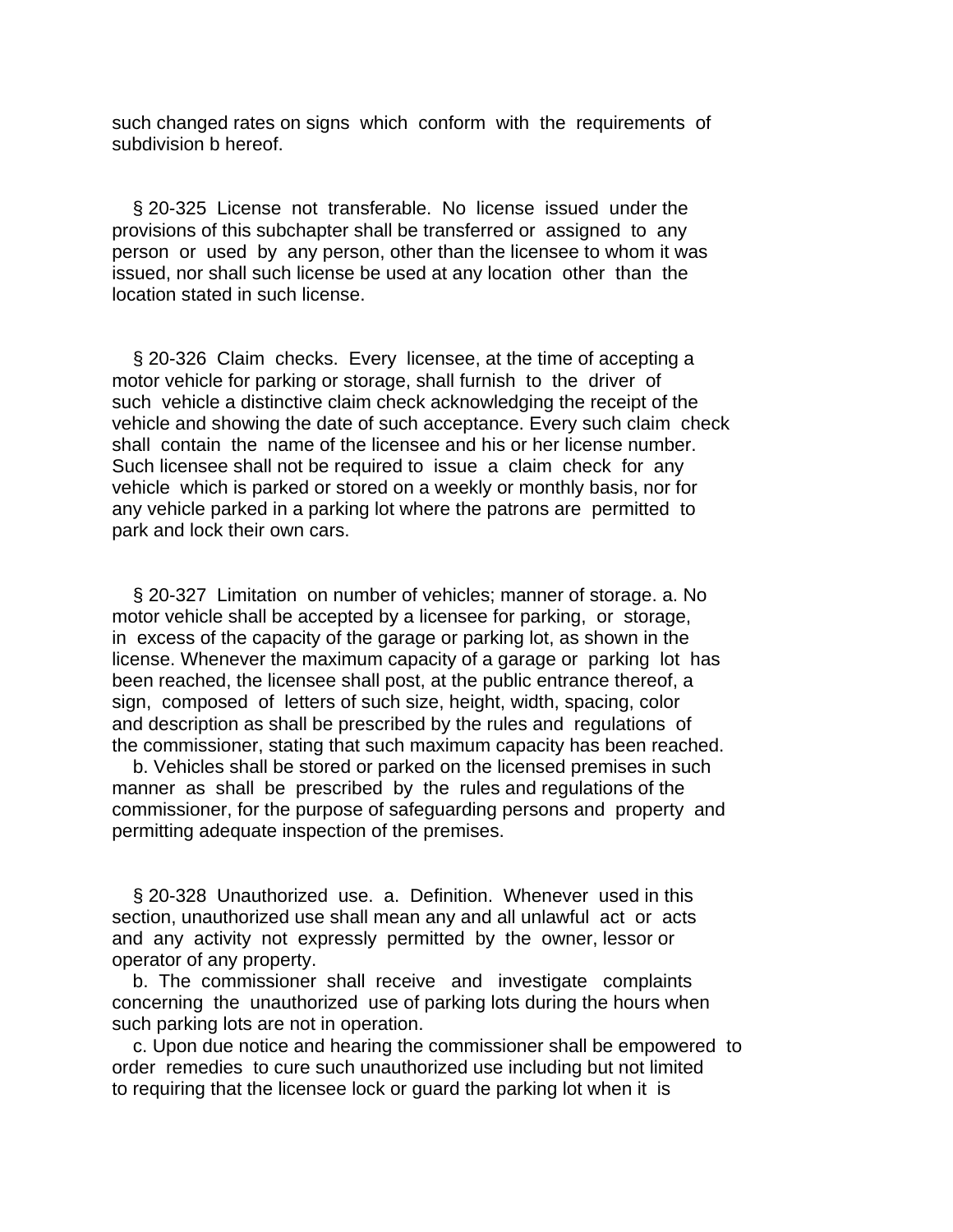not in operation.

 d. The commissioner shall promulgate such regulations as may be necessary to effectuate the purpose of this section.

 § 20-329 Payments of judgments. Every license issued pursuant to this subchapter shall be subject to suspension or revocation upon the failure of such licensee to pay or satisfy any judgment secured against him or her by anyone who stored or parked a motor vehicle in the garage or parking lot licensed hereunder, provided that such judgment was secured in a court of competent jurisdiction against the licensee for acts of commission or omission with regard to the business maintained, operated or conducted by him or her pursuant to the license issued hereunder.

 § 20-330 Regulations. The commissioner may promulgate such rules and regulations as may be necessary to carry out the provisions of this subchapter.

 § 20-331 Revocation, suspension or renewal of license. Any license may be suspended or revoked by the commissioner, and any application for a renewal thereof denied, for the failure of the licensee to comply with any applicable provision of law or any rule or regulation duly promulgated by the commissioner.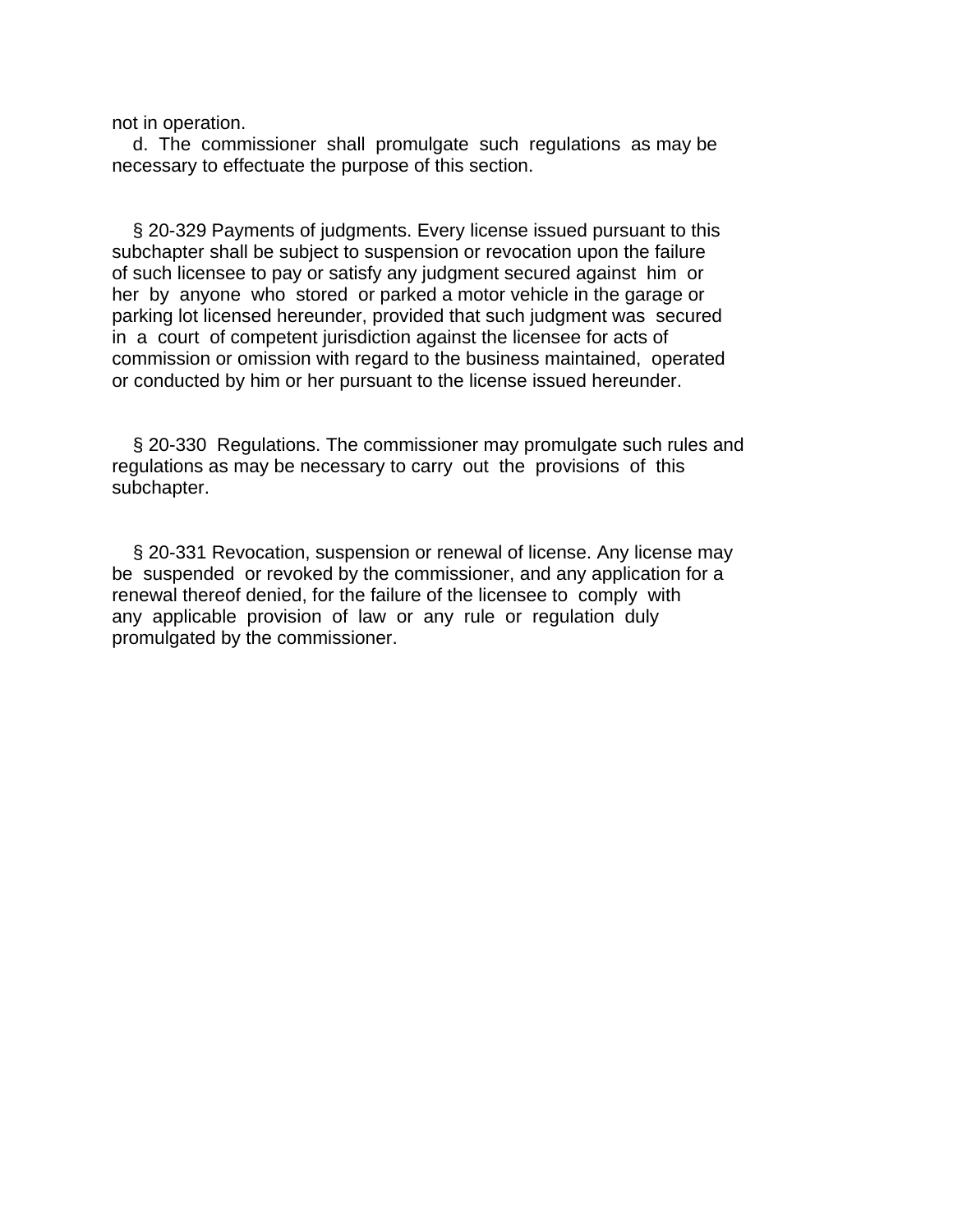**Note:** New York City businesses must comply with all relevant federal, state, and City laws and rules. All laws and rules of the City of New York, including the Consumer Protection Law and Rules, are available through the Public Access Portal, which businesses can access by visiting www.nyc.gov/consumers. For convenience, sections of the New York City Licensing Law (and Rules, if enacted) are included as a handout in this packet. The Law (and Rules) are current as of January 2009.

Please note that businesses are responsible for knowing and complying with the most current laws, including any City Council amendments. The Department of Consumer Affairs (DCA) is not responsible for errors or omissions in the handout provided in this packet. The information is not legal advice. You can only obtain legal advice from a lawyer.

### **RULES OF THE CITY OF NEW YORK TITLE 6: DEPARTMENT OF CONSUMER AFFAIRS CHAPTER 2: LICENSES SUBCHAPTER Q: GARAGES AND PARKING LOTS**

#### §2-161 **Certification by Agencies.**

 (a) Except within the discretion of the Commissioner, no license may be issued unless certificates have been forwarded to the commissioner by the Fire Department, the Department of Buildings, the Bureau of Gas and Electricity in the Department of General Services, and the Department of Ports and Trade when applicable; stating that the premises proposed to be licensed comply with all applicable laws and regulations.

 (b) The determination of the maximum motor vehicle capacity of each garage and parking lot, which shall appear on the face of the license, shall be made by adopting the maximum vehicle capacity as stated on the approved Certificate of Occupancy issued by the Department of Buildings or on the approved Certificate of Completion issued by the Department of Ports and Trade, whichever is applicable.

 (c) (1) The application for a license must state the number of applicant's employees, including the number of full time employees and the number of part time employees.

 (2) The premises of licensed parking lots and garages must be adequately attended at all times during operation.

 (d) (1) The number and types of insurance policies carried by the applicant for a license, must be set forth on the face of the application and must be reasonably adequate, in the opinion of the Commissioner, to protect the public, which policies shall include legal liability, for operations including vehicles owned by the licensee and owned by third persons for injury or damages to person or property and garage keepers liability in the sum of not less than \$100,000 for personal injury to any one person and \$300,000 for personal injury to two or more persons and \$25,000 for damages to property.

 (2) In the event of cancellation of any of the insurance policies referred to in the application, the licensee must make immediate notification to the Commissioner of such cancellation and of any substitutions. Such notification may be made on behalf of the licensee by its insurance company or broker.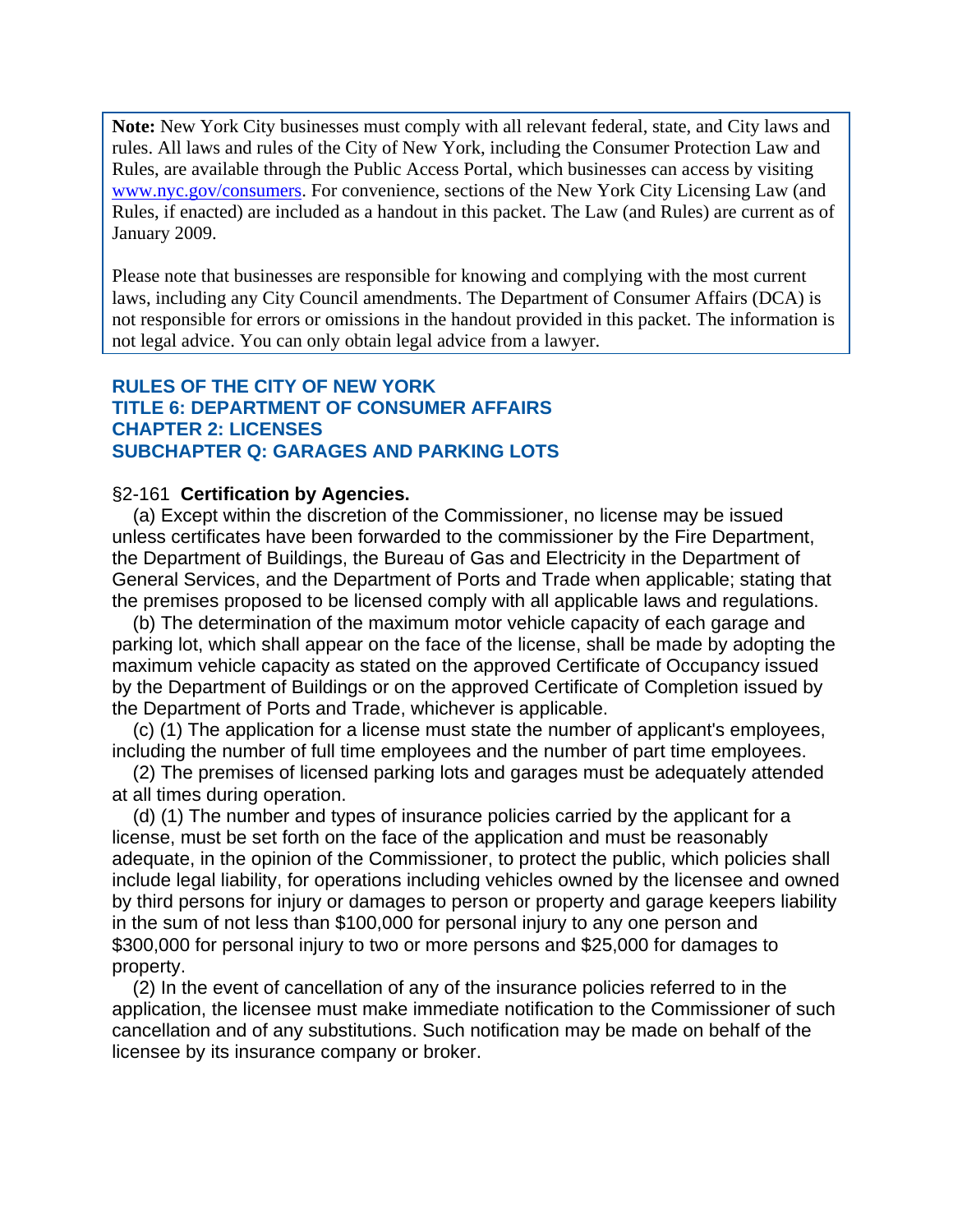(3) The applicant shall present for review and consideration at the time of this application for a license, or renewal thereof, the original policies of insurance, or certificates of insurance.

 (e) In the event of a change of ownership of licensed garage or parking lot, the licensee of record must make prompt notification to the Commissioner.

 (f) (1) Motor vehicles shall not be stored or parked by licensees on public streets, avenues, highways, or public places except when permission is given by the customer in a written agreement which is signed by the customer.

 (2) Every licensee shall report to the Police Commissioner, in writing, the registration number, make and the name of the owner of every motor vehicle stored on a transient basis and left in a licensed garage or parking lot and remaining unclaimed for a period of more than seventy-two consecutive hours. No additional report shall be required to be made concerning any such vehicle, unless it shall have remained unclaimed for an additional thirty or more consecutive days. In such case, an additional report or reports shall be made every thirty days after such prior report, during the period for which such vehicle shall have remained unclaimed. The term "transient basis" used in this subdivision (f) means storage of cars for periods not covered by contractual agreements for storage of cars by the week, month or longer periods.

 (g) (1) Licensed parking lots and garages having a separate entrance and exit, must have their main entrance and main exit clearly designated, with illuminated signs marked "Entrance" and "Exit."

 (2) (i) Each licensee shall post conspicuously at the public entrance or entrances to the garage or parking facility or, when impossible, in immediate proximity thereto, a durable sign or signs composed of black letters and numerals on white background, the upper-case (capital) letters and numerals to be three inches (3") high, the lower-case letters to be two inches (2") high; all letters "same serif," as per attached specimen "No. I." Letters and numerals shall be proportionately spaced and shall neither be contracted nor expanded so as to inhibit readability. Each classification and the applicable rate or rates thereunder shall be listed on a separate line not to exceed forty inches (40") in width. Said lines shall be spaced one and one-half inches (1 1/2") apart, as measured between the upper-case (capital) letters. Rates for fractional or hourly periods shall be so listed as to reflect the total charge for each aggregate period up to the maximum thereof.

For Example:

Up to 1 hour: \$ . . . . .

Up to 2 hours: \$ . . . . .

Maximum: . . . . . Hours: . . . . .

or

Maximum: 6 A.M. to 7 P.M . . . . . . . . . .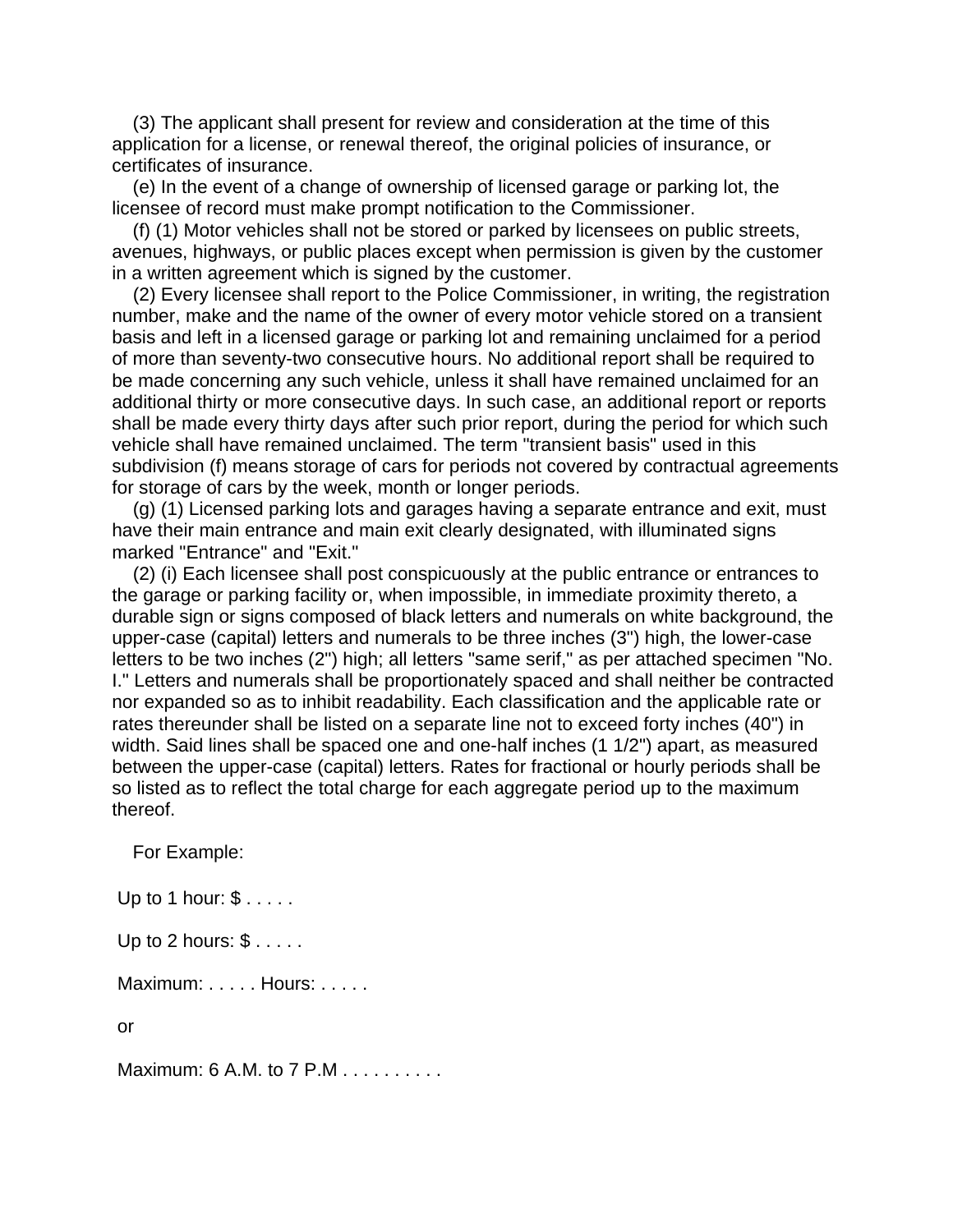as per attached specimen "No. II."

 (ii) Separate signs, having reverse color schemes placed in juxtaposition to each other, shall be used when DAY and NIGHT Rates differ, provided that the DAY Rate sign (black letters on white background) shall be so marked that a motorist parking his vehicle when DAY Rates are in effect may, from said schedule, readily and easily determine his total charges should he remove his vehicle when NIGHT Rates (white letters and numerals on black background) are in effect.

For Example:

| DAY RATES                 | <b>NIGHT RATES</b>        |  |
|---------------------------|---------------------------|--|
| Enter $7$ A.M. to 6 P.M.: | Enter 6 P.M. to $2$ A.M.: |  |
| Up to 1 hour: $$$         | Up to 1 hour: $$$         |  |
| Up to 2 hours: $$$        | Up to 2 hours: $$$        |  |
| etc.                      | etc.,                     |  |
| Maximum to $6$ P.M.: $$$  | Maximum to $2$ A.M.: \$   |  |
|                           |                           |  |

 One of the following may be used, (whichever policy the Licensee adopts) under the last line of the "DAY Rates" sign.

For Example:

**Fither** 

 After 6 P.M.\$ .................. for each additional hour or part thereof. Maximum to 2 A.M.: \$ ......

**or** and the contract of the contract of the contract of the contract of the contract of the contract of the contract of the contract of the contract of the contract of the contract of the contract of the contract of the c

 After 6 P.M.—NIGHT RATES apply. (See attached specimen "No. II")

 (iii) Licensees who maintain a different Rate Schedule for certain days of the week or for special occasions such as Matinees, Ball Games, etc., shall list chronologically such rates directly under the normal rate schedule applicable to DAY or NIGHT listings, as the case may be, or on a separate adjacent sign, to permit easy and ready readability.

 (iv) A replica or legible typewritten facsimile of such rate sign or signs, at least eight inches (8") by ten inches (10"), shall be so conspicuously posted or displayed at the place designated by the Licensee for the payment of charges that it can be readily seen by the customer. A copy thereof shall also be filed in quadruplicate with the COMMISSIONER OF CONSUMER AFFAIRS OF THE CITY OF NEW YORK simultaneously with the filing of the Licensee's rate schedule or change thereof.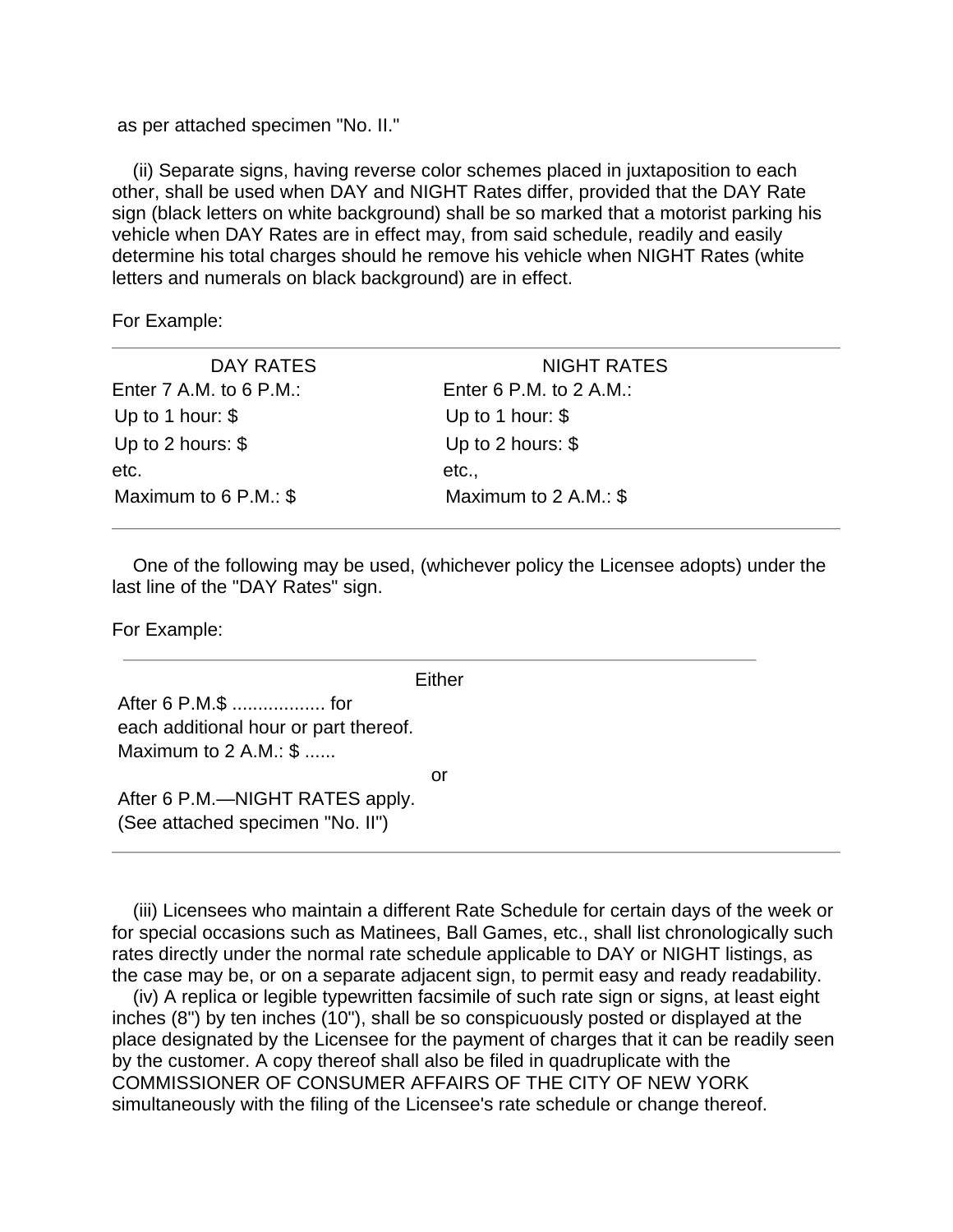(v) Auxiliary signs may be displayed, provided that all letters and numerals are equal size and conform to the style of letterings as hereinabove set forth, and further provided that such sign or signs neither mislead nor confuse or tend to mislead or confuse the public except as otherwise expressly provided herein.

 The license sign required to be displayed by §1-03 (Chapter 1 of Title 20, Administrative Code) shall be located in a conspicuous position at the place designated by the licensee for the payment of charges.

 (vi) Each licensee shall also post conspicuously at the public entrance or entrances to the garage or parking facility or, when impossible, in immediate proximity thereto, a separate sign composed of letters and numerals of the same dimensions and specifications as hereinabove set forth, stating the name, address, license number of the Licensee, the licensed capacity of said premises and the business hours thereof.

 (vii) The Commissioner may, upon due application by a licensee, vary any of the foregoing requirements, provided such variance is not inconsistent with the aim and purpose of this subdivision (g) nor detrimental to the public welfare. The sign posted at parking facilities accessory to multiple dwellings, which provide parking services exclusively to the residential tenants of the accessory multiple dwelling, and are subject to the Rent Stabilization Law and Code in regard to the charges for such services, may contain the following information on rates: "No transients or non-residents permitted. Residential tenants only. Rates as fixed by rent laws," or wording to such effect.

| Specimen No. 1                    | Specimen No. II<br><b>DAY RATES</b> |       |  |
|-----------------------------------|-------------------------------------|-------|--|
| <b>ABCDEFGHIJKLMN</b>             |                                     |       |  |
| <b>OPQRSTUVWXYZ</b>               | Enter 7 A.M. to 6 P.M.              |       |  |
| abcdefghijklmn                    | Up to 1/2 hour                      | \$.00 |  |
| opqrstuvwxyz                      | Up to 1 hour                        | 0.00  |  |
| $\frac{1}{2}$ 0123456789          | Up to 2 hours                       | 0.00  |  |
| $\frac{1}{2}$ 0 1 2 3 4 5 6 7 8 9 | Up to 3 hours                       | 0.00  |  |
|                                   | Up to 4 hours                       | 0.00  |  |
|                                   | After 6 P.M.                        | 0.00  |  |
|                                   | for each add'l hour                 |       |  |
|                                   | or part thereof                     |       |  |
|                                   | Max. to 2 A.M.                      | 0.00  |  |
|                                   | (or)                                |       |  |
|                                   | After 6 P.M.:                       |       |  |
|                                   | <b>Night Rates Apply</b>            |       |  |

(3) (i) The sign must be sufficiently illuminated, clearly visible and readable.

 (ii) Each licensee whose garage or parking facility is located in Manhattan shall also post conspicuously at the public entrance or entrances to the garage or parking facility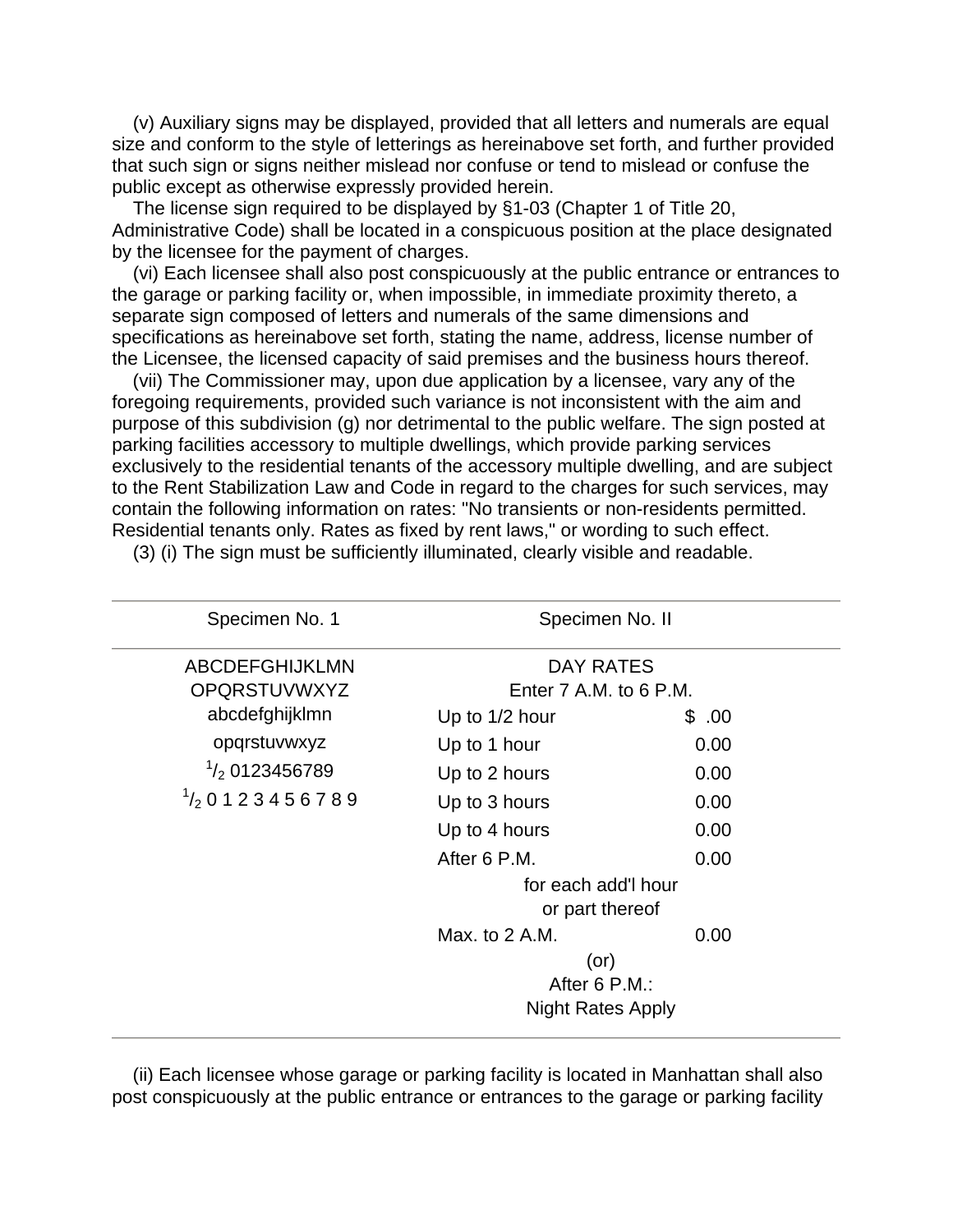or, when impossible, in immediate proximity thereto, a separate sign, at least 12-inches by 18-inches in dimension with black letters at least 1-inch high, on a white background, stating the following:

#### ATTENTION MANHATTAN RESIDENTS

 If you garage your car on a monthly basis or longer, you may be eligible for an exemption from the 8% parking tax surcharge.

To apply for a certificate of exemption, contact:

 N.Y.C. Department of Finance Parking Tax Exemption Section 25 Elm Place Brooklyn, NY 11201 1-(718) 935-6144

 (h) In the event the maximum capacity of a licensed parking lot or garage has been reached, a sign composed of letters at least six inches in height, must be posted at the public entrance of such garage or parking lot, stating, "Capacity full."

 (i) (1) Every applicant for a license shall file with his application a schedule of rates showing the prices charged for hourly, daily, weekly, and monthly parking or storage of motor vehicles, and all other rates charged therefor.

 (2) No licensee shall make any charge for parking or storage in excess of the rates set forth in such schedule, unless and until at least sixty days prior to the effective date of such changed rates, such licensee:

(i) has filed with the Commissioner in writing, such changes in rates;

 (ii) has posted such changed rates on a sign which conforms with the requirements of  $\S2-161(g)(2)$  and (3). In addition, the sign shall have the following heading in letters at least six inches in height:

#### "NEW RATE SCHEDULE

## EFFECTIVE (DATE)."

 (3) Licensees are expected and will be required to charge for parking the price scale filed with the Commissioner and advertised by sign on the premises, except that the charges to residential tenants in multiple dwellings shall be in accordance with the Rent Stabilization Law and Code if such charges are subject thereto. Where a less amount is charged, except as prescribed and controlled by the Rent Stabilization Law and Code for residential tenancies in multiple dwellings, the schedule filed with the Commissioner will be deemed to have been so amended and no higher price charged except after a formal sixty days notice to the Commissioner.

 (4) A licensee who has taken over the business of a previous licensee may not increase the schedule of prices until formal notice has first been filed with the Commissioner and sixty days have elapsed subsequent to such filing.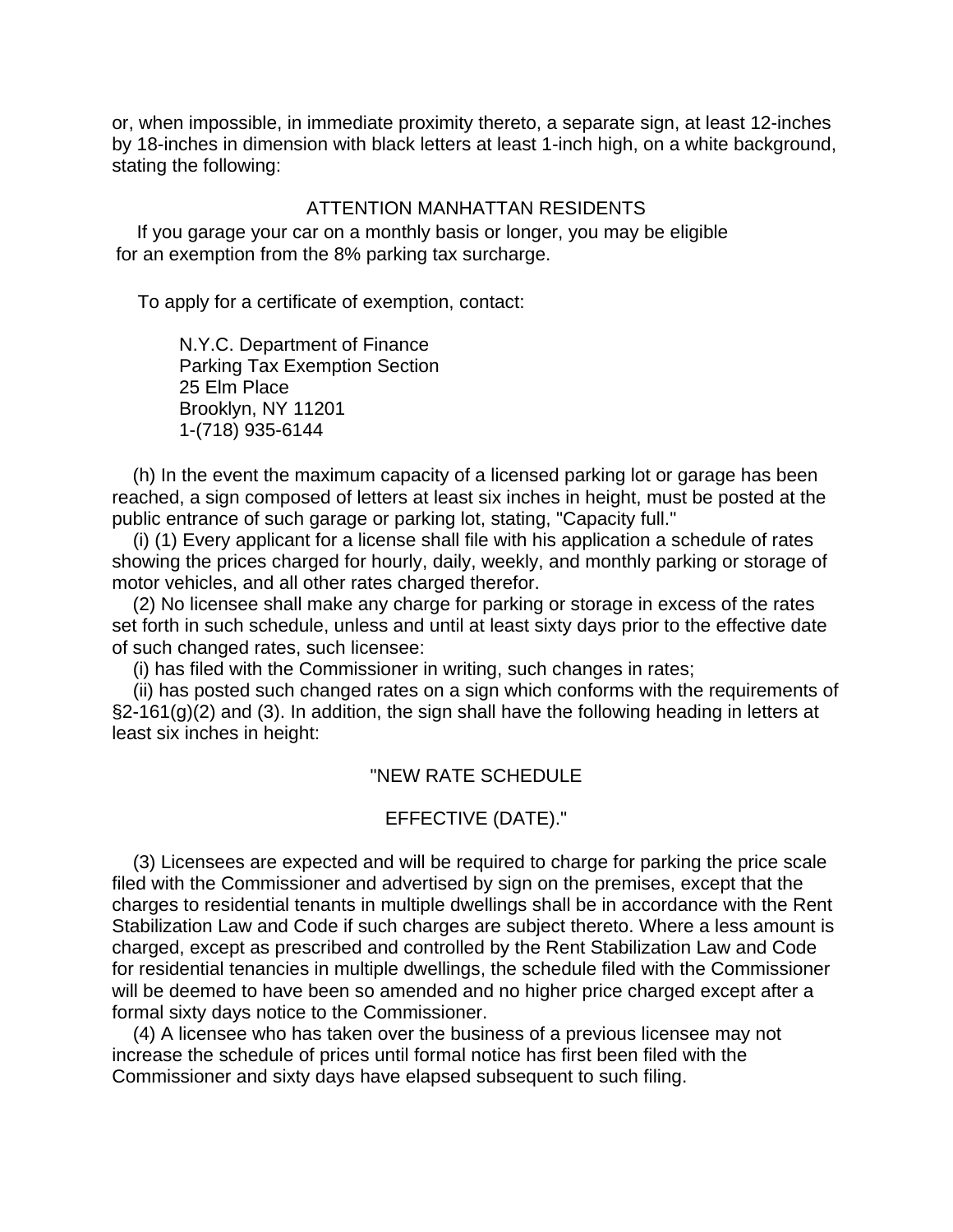(j) No contract, agreement, lease, receipt, rule or regulation made or issued by any licensee with or to a person who parks or stores a motor vehicle in a garage or parking lot operated by such licensee, shall exempt such licensee from liability for damage or loss caused by the negligence of such licensee or any employee of such licensee.

 (k) Where a trade name is used by an applicant for a license, or a co-partnership applies for a license, a certified copy of the certificate required to be filed with the County Clerk must be filed with the application.

 (l) Licensees may not reserve space for so-called regular customers unless such customer has obligated himself to pay on a weekly or monthly basis whether or not reserved space is actually used by the customer.

 (m) Licensee is required to keep a written record of all weekly or monthly space rentals which record must be preserved for twelve months. The original of said record, or a true copy thereof, is required to be kept at the garage or parking lot at all times when the said garage or parking lot is open for business.

 (n) Licensee is not permitted to use a customer's vehicle under any circumstances whatsoever except when indispensably necessary to the operation of the business conducted by the licensee in connection with the incidental movement of vehicles solely for the purpose of storage.

 (o) Licensee may not require customer to purchase supplies or services as a condition to parking on the licensed premises.

 (p) Licensee may not require customer to estimate or otherwise indicate time of departure from the licensed premises as a condition to parking on the premises.

 (q) All licensed parking lots and garages shall comply with all applicable zoning requirements and with all other laws, ordinances, rules and regulations affecting the conduct of the licensed business as enforced by any city agency. Any violation of such requirements, laws, ordinances, rules or regulations may result in the suspension or revocation of the offender's license or the imposition of a monetary penalty.

 (r) (1) Whenever a parking charge is determined by the time for which a parking space is provided and the receipt cannot be immediately stamped or marked with the time of return upon the customer's appearance at the licensed premises, an auxiliary time clock shall be provided at each place designated by the licensee for the payment of charges.

 (2) For the purpose of determining the legal parking fee, the customer shall be permitted to stamp the receipt using the auxiliary time clock and the time shown thereon shall be the one utilized in making such determination.

 (3) The time on an auxiliary time clock shall, at all times, correspond to the time shown on the time clock ordinarily used by the person receiving the parking fee.

 (4) Whenever an auxiliary time clock is required to be provided as set forth hereinabove, a sign shall be conspicuously posted directly above or adjacent to the clock stating:

 "CUSTOMER'S TIME CLOCK. THIS CLOCK MAY BE USED BY CUSTOMER TO STAMP TIME ON PARKING RECEIPT WHENEVER CASHIER CANNOT STAMP RECEIPT IMMEDIATELY UPON